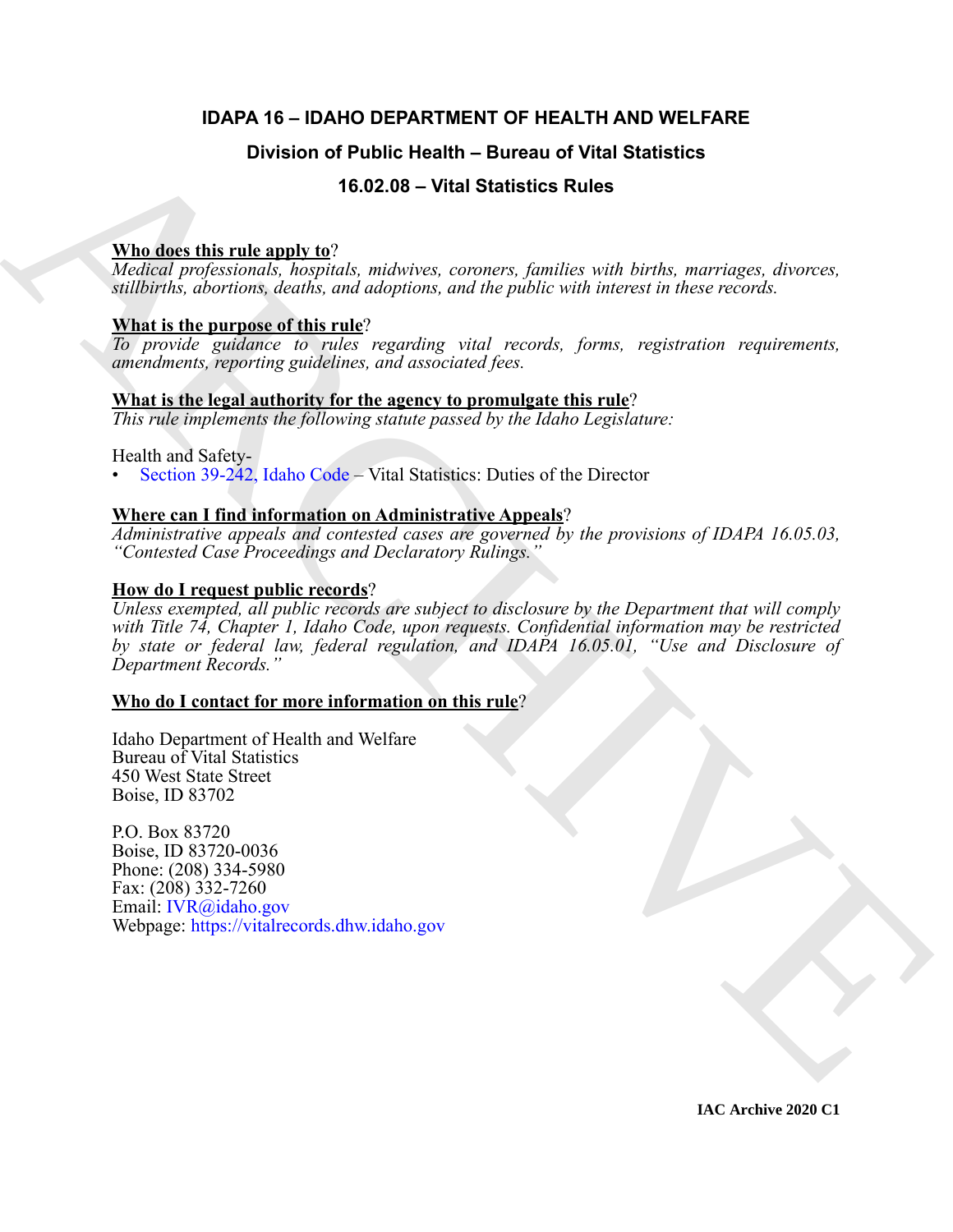# **Table of Contents**

# 16.02.08 - Vital Statistics Rules

|  | 200. Transmittal Of Certificates And Local Records -- Reports.  6         |  |
|--|---------------------------------------------------------------------------|--|
|  |                                                                           |  |
|  |                                                                           |  |
|  |                                                                           |  |
|  |                                                                           |  |
|  |                                                                           |  |
|  |                                                                           |  |
|  |                                                                           |  |
|  | 400. New Certificates Of Birth Following Marriage Of Natural Parents.  12 |  |
|  |                                                                           |  |
|  |                                                                           |  |
|  |                                                                           |  |
|  |                                                                           |  |
|  |                                                                           |  |
|  |                                                                           |  |
|  |                                                                           |  |
|  |                                                                           |  |
|  |                                                                           |  |
|  |                                                                           |  |
|  |                                                                           |  |
|  |                                                                           |  |
|  |                                                                           |  |
|  |                                                                           |  |
|  |                                                                           |  |
|  |                                                                           |  |
|  |                                                                           |  |
|  |                                                                           |  |
|  | 850. Removal Of Dead Body Or Fetus From Place Of Death Or Stillbirth.  18 |  |
|  |                                                                           |  |
|  |                                                                           |  |
|  |                                                                           |  |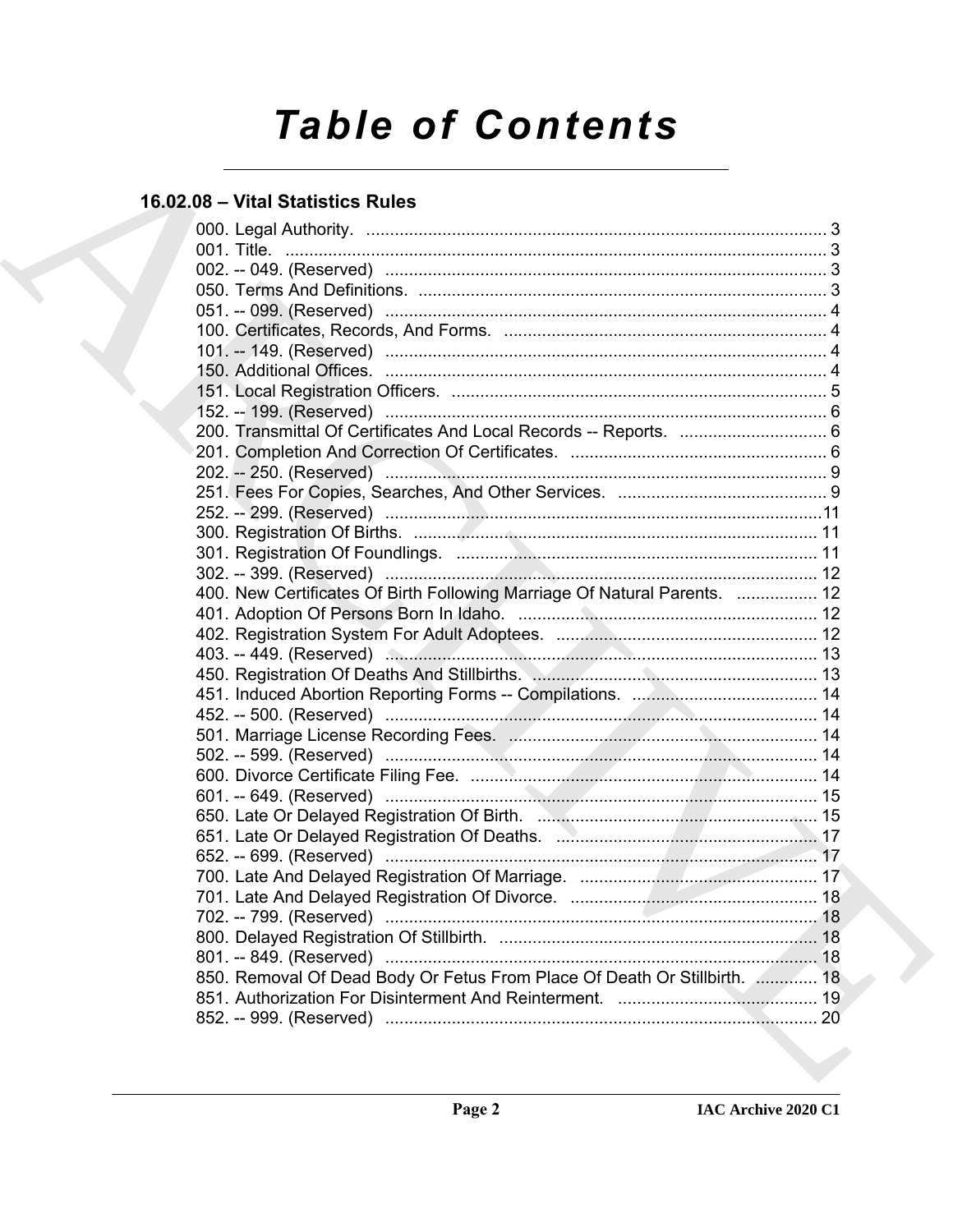# **16.02.08 – VITAL STATISTICS RULES**

# <span id="page-2-5"></span><span id="page-2-1"></span><span id="page-2-0"></span>**000. LEGAL AUTHORITY.**

The Idaho Board of Health and Welfare is authorized under Section 39-242, Idaho Code, to adopt rules that carry out the provisions of Title 39, Chapter 2, Idaho Code, related to vital statistics. (3-20-20)T

### <span id="page-2-22"></span><span id="page-2-2"></span>**001. TITLE.**

These rules are titled IDAPA 16.02.08, "Vital Statistics Rules." (3-20-20)T

# <span id="page-2-3"></span>**002. -- 049. (RESERVED)**

#### <span id="page-2-6"></span><span id="page-2-4"></span>**050. TERMS AND DEFINITIONS.**

<span id="page-2-7"></span>For the purpose of vital statistics administration, the following definitions are applicable to this chapter: (3-20-20)T

The loss behavior of the state is sensitive and SS (sensitive control and the state of the state of the state of the state of the state of the state of the state of the state of the state of the state of the state of the **01. Assistant Local Registrar**. An individual, appointed by the State Registrar of Vital Statistics, who carries out the prescribed functions of the local registrar in the same location as the local registrar, either as an assistant to, or in the absence of, the local registrar. (3-20-20)T

<span id="page-2-8"></span>**02. Attendant at Birth or Stillbirth**. Any physician, midwife, or other person who assists in the delivery of a live born infant or stillborn fetus. (3-20-20)T

<span id="page-2-9"></span>**03. Birth Out of Wedlock**. A birth occurring when the mother was not married at the time of either conception or birth, or between conception and birth. (3-20-20)T

**04. Confidential Registry**. A file of all notices of putative fathers' claims to paternity for their child(ren) born out of wedlock and intent to support such child(ren), that is established in the office of the State Registrar of Vital Statistics. (3-20-20)T

<span id="page-2-11"></span><span id="page-2-10"></span>**05.** Current Registration. The filing of a certificate less than one (1) year after the event occurs.  $(3-20-20)T$ 

- <span id="page-2-12"></span>**06.** Delayed Registration. The filing of a certificate one (1) year or more after the event occurs.  $(3-20-20)T$
- <span id="page-2-13"></span>**07. Department**. The Idaho Department of Health and Welfare. (3-20-20)T

<span id="page-2-16"></span><span id="page-2-15"></span><span id="page-2-14"></span>**08. Director**. The Director of the Idaho Department of Health and Welfare or designated individual.  $(3-20-20)T$ 

**09. Expedited Certified Copy**. A certified copy of a vital record that has been given priority status for processing and issuance or issued by a local deputy state registrar. (3-20-20)T

**10.** Local Deputy State Registrar. The local registration officer designated by the Director to serve in a single health district for limited purposes. (3-20-20)T

<span id="page-2-17"></span>**11. Local Registrar**. The local registration officer identified in Section 39-247, Idaho Code, appointed by the State Registrar of Vital Statistics to collect certificates of birth, death, and stillbirth, and to carry out duties incidental to registration within a specified territory. (3-20-20)T

<span id="page-2-18"></span>**12. Mortician or Funeral Director**. Any person who makes a business of disposing of dead bodies. The term "mortician or person acting as such" refers to any person having charge of the burial, cremation, or other disposition of a dead body. This includes stillborn fetuses. (3-20-20)T

<span id="page-2-19"></span>**13. 13.** Nurse Midwife. A nurse practitioner who is certified by the Idaho Board of Nursing to practice midwifery. (3-20-20) midwifery. (3-20-20)T

<span id="page-2-20"></span>**14.** Putative Father. The biological father of a child as identified by himself, the natural mother, an agency, or a court.  $(3-20-20)T$ adoption agency, or a court.

<span id="page-2-21"></span>**15. Registration District**. The district (area of land) specified in the letter of appointment to the local registrar over which the local registrar exercises exclusive local control for the purpose of vital record registration.

 $(3-20-20)T$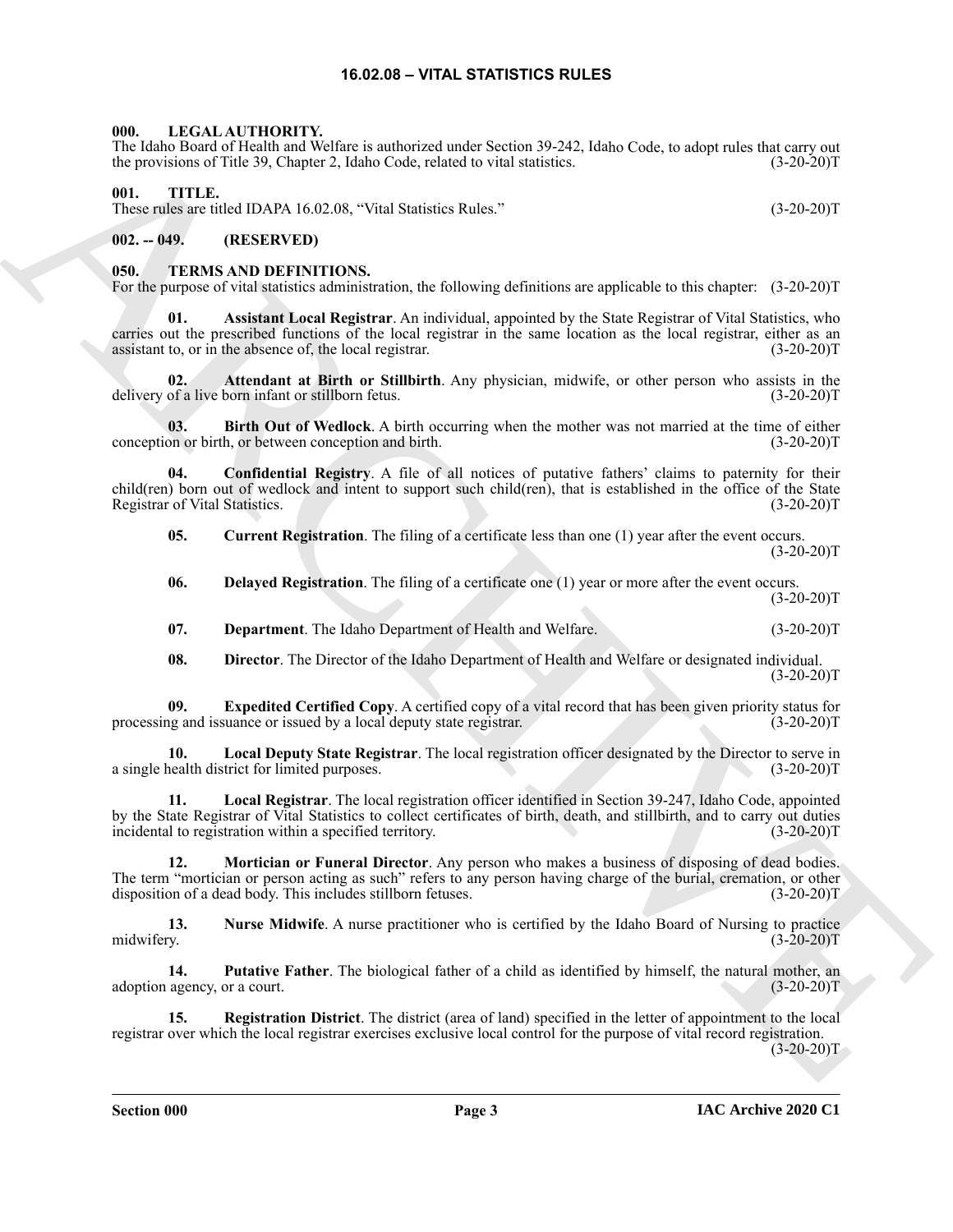#### <span id="page-3-12"></span><span id="page-3-11"></span><span id="page-3-0"></span>**051. -- 099. (RESERVED)**

#### <span id="page-3-10"></span><span id="page-3-9"></span><span id="page-3-8"></span><span id="page-3-6"></span><span id="page-3-1"></span>**100. CERTIFICATES, RECORDS, AND FORMS.**

|                                          | <b>Department of Health and Welfare</b>                                                                                                                                                                                                                                                                                                                                                                                                                                        | <b>Vital Statistics Rules</b> |
|------------------------------------------|--------------------------------------------------------------------------------------------------------------------------------------------------------------------------------------------------------------------------------------------------------------------------------------------------------------------------------------------------------------------------------------------------------------------------------------------------------------------------------|-------------------------------|
| 16.<br>adult adoptee.                    | Relatives of Deceased Qualified Adult Adoptees. The adoptive parents or grandparents of the                                                                                                                                                                                                                                                                                                                                                                                    | $(3-20-20)T$                  |
| 17.                                      | Relatives of Deceased Qualified Birth Parents. The parents or grandparents of birth parents.                                                                                                                                                                                                                                                                                                                                                                                   | $(3-20-20)T$                  |
| $051. - 099.$                            | (RESERVED)                                                                                                                                                                                                                                                                                                                                                                                                                                                                     |                               |
| <b>100.</b>                              | <b>CERTIFICATES, RECORDS, AND FORMS.</b>                                                                                                                                                                                                                                                                                                                                                                                                                                       |                               |
| 01.<br>certificates.                     | Form and Content. The Director will prescribe the form and content of official vital records and                                                                                                                                                                                                                                                                                                                                                                               | $(3-20-20)T$                  |
| 02.                                      | Official Nature of Forms. Other forms and reports may be prescribed and distributed by the State<br>Registrar for reporting vital statistics. These forms and reports may be used only for official purposes.                                                                                                                                                                                                                                                                  | $(3-20-20)T$                  |
| 03.<br>registration that:                | Requirements for Preparation of Certificates. All certificates and records relating to vital<br>statistics must be printed legibly in dark, unfading ink. All signatures required must be entered in dark, unfading ink.<br>Unless otherwise directed by the State Registrar, no certificate will be complete and correct and acceptable for                                                                                                                                   | $(3-20-20)T$                  |
| a.                                       | Does not have the certifier's name typed or printed legibly under the certifier's signature;                                                                                                                                                                                                                                                                                                                                                                                   | $(3-20-20)T$                  |
| $\mathbf{b}$ .<br>omission;              | Does not supply all items of information called for thereon or satisfactorily account for their                                                                                                                                                                                                                                                                                                                                                                                | $(3-20-20)T$                  |
| c.                                       | Contains alterations or erasures;                                                                                                                                                                                                                                                                                                                                                                                                                                              | $(3-20-20)T$                  |
| d.                                       | Does not contain signatures as required;                                                                                                                                                                                                                                                                                                                                                                                                                                       | $(3-20-20)T$                  |
| e.                                       | Is marked "copy" or "duplicate";                                                                                                                                                                                                                                                                                                                                                                                                                                               | $(3-20-20)T$                  |
| f.                                       | Is a photographic or a carbon copy;                                                                                                                                                                                                                                                                                                                                                                                                                                            | $(3-20-20)T$                  |
| g.                                       | Is prepared on an improper form;                                                                                                                                                                                                                                                                                                                                                                                                                                               | $(3-20-20)T$                  |
| h.                                       | Contains improper or inconsistent data;                                                                                                                                                                                                                                                                                                                                                                                                                                        | $(3-20-20)T$                  |
| from disease; and                        | Contains an indefinite cause of death that denotes only symptoms of disease or conditions resulting                                                                                                                                                                                                                                                                                                                                                                            | $(3-20-20)\bar{T}$            |
| Registrar.                               | Is not prepared in conformity with statutes, regulations, or with instructions issued by the State                                                                                                                                                                                                                                                                                                                                                                             | $(3-20-20)T$                  |
| 04.<br>knowledge and authority to do so. | Certificates with Defects. Certificates with defects as cited in Subsections 100.03.a. through<br>100.03.j. of this rule may be withheld from certification until the defect is remedied by persons who have the                                                                                                                                                                                                                                                               | $(3-20-20)T$                  |
| $101. - 149.$                            | (RESERVED)                                                                                                                                                                                                                                                                                                                                                                                                                                                                     |                               |
| 150.                                     | <b>ADDITIONAL OFFICES.</b>                                                                                                                                                                                                                                                                                                                                                                                                                                                     |                               |
| 01.                                      | Determination. The State Registrar will determine whether offices other than the Vital Statistics<br>Unit are needed in this state to aid in the efficient administration of the system of vital statistics. Such determination<br>will be based on the identification of the most efficient method to meet the needs of the people of this state with<br>respect to the establishment and operation of the system of vital statistics. If the State Registrar determines that |                               |

#### <span id="page-3-7"></span><span id="page-3-2"></span>**101. -- 149. (RESERVED)**

#### <span id="page-3-5"></span><span id="page-3-4"></span><span id="page-3-3"></span>**150. ADDITIONAL OFFICES.**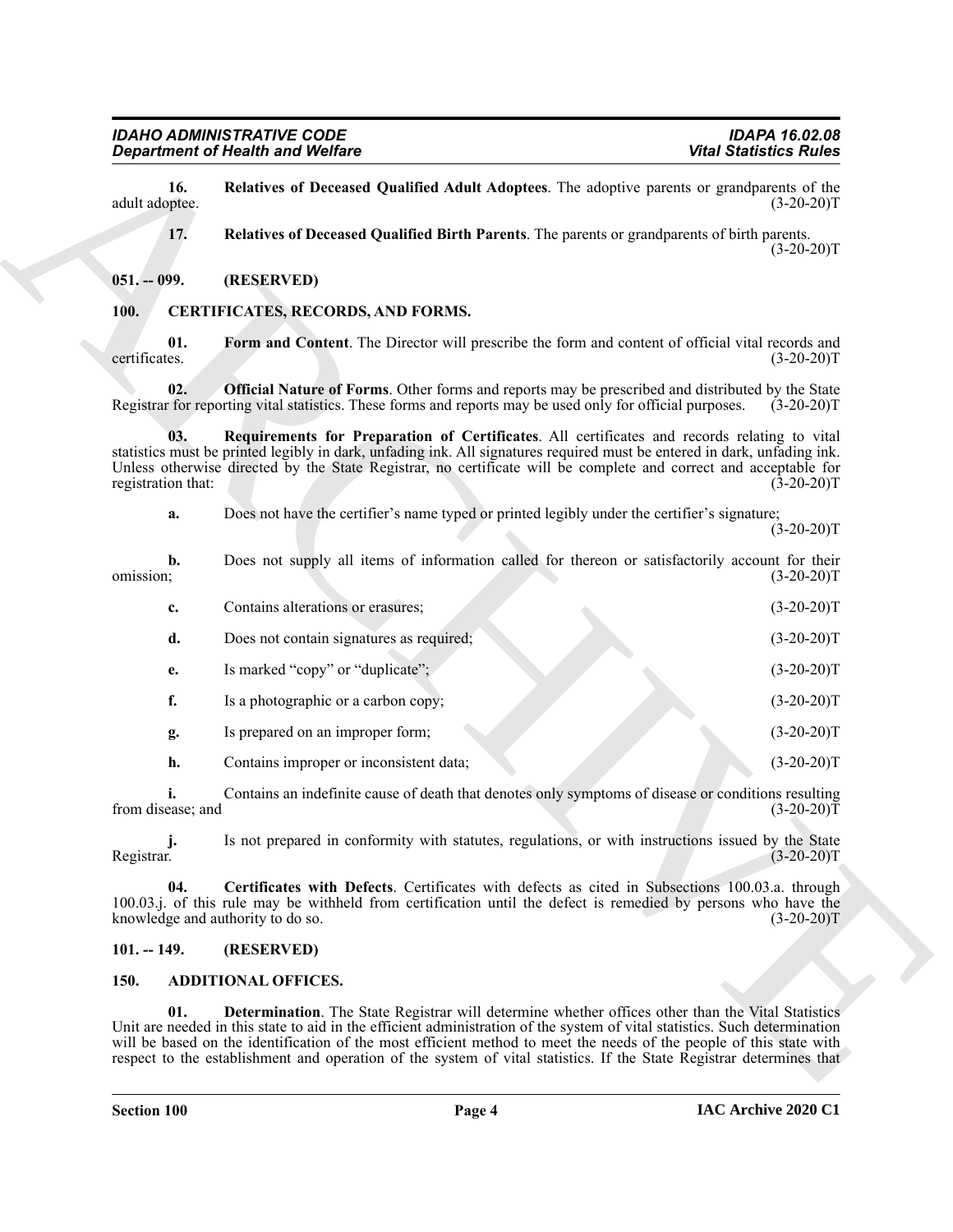#### <span id="page-4-2"></span>**03. Copies of Original Certificates**. (3-20-20)T

# <span id="page-4-5"></span><span id="page-4-4"></span><span id="page-4-3"></span><span id="page-4-0"></span>**LOCAL REGISTRATION OFFICERS.**

<span id="page-4-1"></span>

|      |                | <b>Department of Health and Welfare</b>                                                                                                                                                                                                                                                                                                                                                                                                                                                                                                                                                                        | <b>Vital Statistics Rules</b> |
|------|----------------|----------------------------------------------------------------------------------------------------------------------------------------------------------------------------------------------------------------------------------------------------------------------------------------------------------------------------------------------------------------------------------------------------------------------------------------------------------------------------------------------------------------------------------------------------------------------------------------------------------------|-------------------------------|
|      |                | additional offices are necessary, such offices will be designated with the approval of the Director. The duties and<br>responsibilities may be assigned to currently existing offices or special branch offices of the Vital Statistics Unit may<br>be established in those areas where they are deemed necessary, or a combination of existing offices and branch offices<br>may be used. In all cases where existing offices are utilized, the employees of such offices are subject to the control of<br>the State Registrar when they are performing functions relating to the system of vital statistics. | $(3-20-20)T$                  |
|      | 02.            | <b>Assignment of Duties</b> . The State Registrar, with the approval of the Director, will determine the<br>specific responsibilities and duties of each office. The State Registrar will assign to such offices such duties and<br>responsibilities as may be deemed necessary to ensure the efficient operation of the system of vital statistics. These<br>may include any or all of the following:                                                                                                                                                                                                         | $(3-20-20)T$                  |
|      | a.             | Receiving and processing birth, death, and stillbirth records. This would include the receipt of these<br>records from the person responsible for filing the records, checking the records for accuracy and completeness, and<br>forwarding them to the Vital Statistics Unit at intervals prescribed by the State Registrar.                                                                                                                                                                                                                                                                                  | $(3-20-20)T$                  |
|      |                | Issuing certified copies of birth, death, or stillbirth records. The records from which the certified<br>copies are issued will be maintained by the Vital Statistics Unit. All forms and procedures used to issue the copies<br>will be provided or approved by the State Registrar. If it is deemed appropriate and feasible, any such office may be<br>provided access to all birth, death, or stillbirth records filed in this state.                                                                                                                                                                      | $(3-20-20)T$                  |
|      | c.             | Acting as the agent of the State Registrar in their designated area and providing assistance to<br>physicians, coroners, hospitals, morticians, and others in matters related to the system of vital statistics. (3-20-20)T                                                                                                                                                                                                                                                                                                                                                                                    |                               |
|      | 03.            | <b>Copies of Original Certificates.</b>                                                                                                                                                                                                                                                                                                                                                                                                                                                                                                                                                                        | $(3-20-20)T$                  |
|      | a.             | Copies from the original certificate will not be made or certified by any firm or person other than<br>the State Registrar of Vital Statistics except under Subsection 150.02.b. of this rule.                                                                                                                                                                                                                                                                                                                                                                                                                 | $(3-20-20)T$                  |
|      | b.             | If the State Registrar finds evidence that a certificate was registered through misrepresentation or<br>fraud, the State Registrar has authority to withhold the issuance of a certified copy of such certificate until a<br>determination of the facts has been made.                                                                                                                                                                                                                                                                                                                                         | $(3-20-20)T$                  |
| 151. |                | <b>LOCAL REGISTRATION OFFICERS.</b><br>The State Registrar will contract for the services of local registrars who collect certificates of birth, death, and<br>stillbirth, carry out duties incidental to registration within a specified territory (registration district), and perform<br>other duties as assigned by the State Registrar.                                                                                                                                                                                                                                                                   | $(3-20-20)T$                  |
|      | 01.            | Qualifications of Local Registrar. To be and remain eligible for the office of local registrar a<br>person must meet the following minimum qualifications:                                                                                                                                                                                                                                                                                                                                                                                                                                                     | $(3-20-20)T$                  |
|      | a.             | Be sufficiently mature and responsible to carry out the duties of the office; and                                                                                                                                                                                                                                                                                                                                                                                                                                                                                                                              | $(3-20-20)T$                  |
|      | b.             | Be physically able to perform the duties of the office; and                                                                                                                                                                                                                                                                                                                                                                                                                                                                                                                                                    | $(3-20-20)T$                  |
|      | c.             | Be able to read, to comprehend what is read, and to write legibly; and                                                                                                                                                                                                                                                                                                                                                                                                                                                                                                                                         | $(3-20-20)T$                  |
|      | d.             | Work in the registration district and be readily accessible.                                                                                                                                                                                                                                                                                                                                                                                                                                                                                                                                                   | $(3-20-20)T$                  |
|      | 02.            | <b>Removal of Local Registrar.</b>                                                                                                                                                                                                                                                                                                                                                                                                                                                                                                                                                                             | $(3-20-20)T$                  |
|      | a.             | If a local registrar does not meet all qualifications as listed in these rules or in the contract, the local<br>registrar may be removed from office upon written notification by the State Registrar.                                                                                                                                                                                                                                                                                                                                                                                                         | $(3-20-20)T$                  |
|      | $\mathbf{b}$ . | When any local registrar fails to perform any of the duties imposed by law, rule, or by the<br>instructions of the State Registrar, the local registrar may be summarily removed from office by the State Registrar.                                                                                                                                                                                                                                                                                                                                                                                           | $(3-20-20)T$                  |
|      |                |                                                                                                                                                                                                                                                                                                                                                                                                                                                                                                                                                                                                                |                               |
|      |                |                                                                                                                                                                                                                                                                                                                                                                                                                                                                                                                                                                                                                |                               |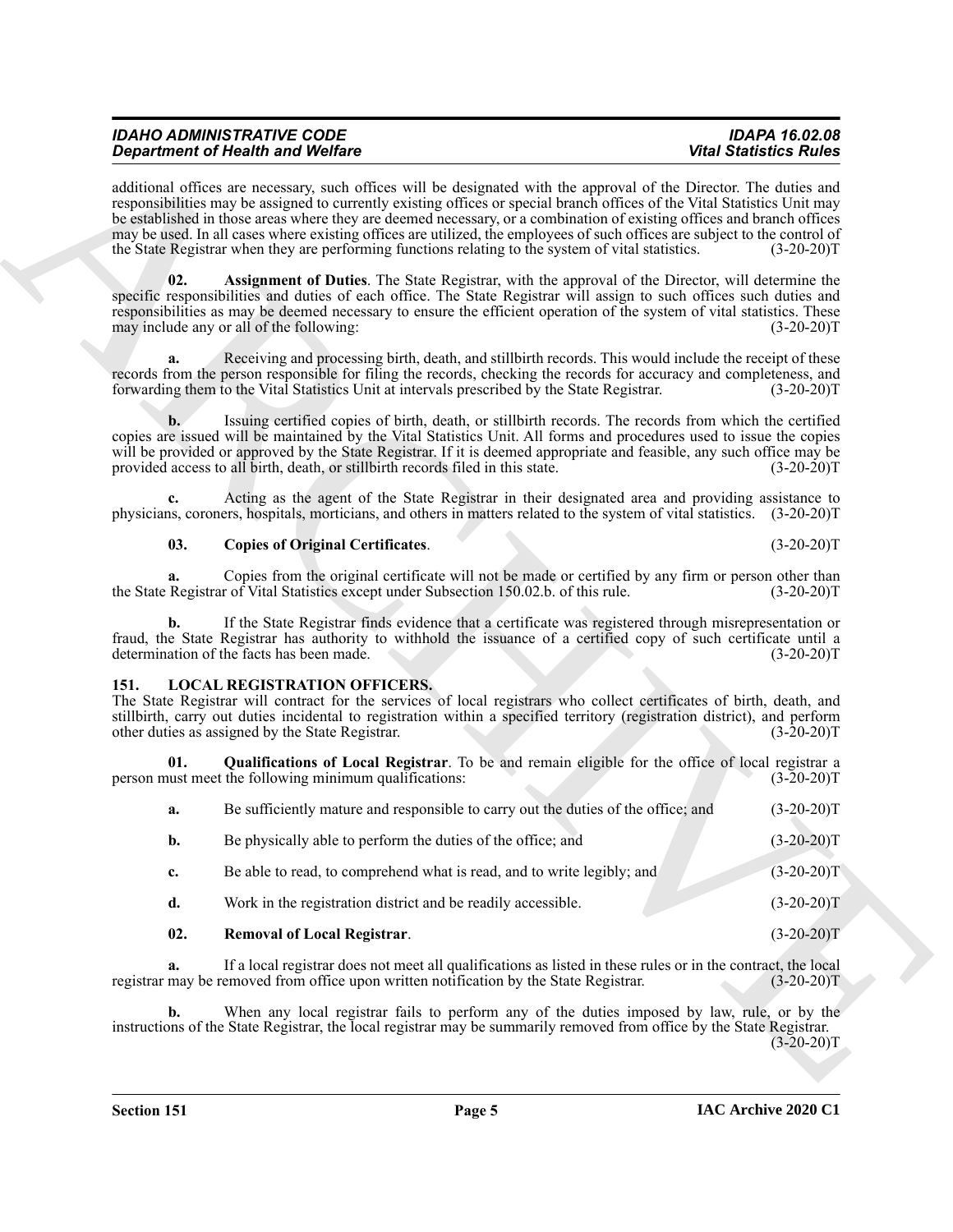<span id="page-5-7"></span>

| <b>IDAHO ADMINISTRATIVE CODE</b>        | IDAPA 16.02.08                |
|-----------------------------------------|-------------------------------|
| <b>Department of Health and Welfare</b> | <b>Vital Statistics Rules</b> |

# <span id="page-5-0"></span>**152. -- 199. (RESERVED)**

# <span id="page-5-11"></span><span id="page-5-9"></span><span id="page-5-8"></span><span id="page-5-1"></span>**200. TRANSMITTAL OF CERTIFICATES AND LOCAL RECORDS -- REPORTS.**

#### <span id="page-5-10"></span><span id="page-5-6"></span><span id="page-5-3"></span><span id="page-5-2"></span>**201. COMPLETION AND CORRECTION OF CERTIFICATES.**

#### <span id="page-5-5"></span><span id="page-5-4"></span>**02. Amendment of Registrant's Given Names or Surname on Birth Certificates Within the First Year**. (3-20-20)T

|                                   | <b>Department of Health and Welfare</b>                                                                                                                                                                                                                                                                                                                                                                                                                                                                                                                                                                                                                                                                                                                                                                                                                                                                                                                                                                                                                      | <b>Vital Statistics Rules</b> |
|-----------------------------------|--------------------------------------------------------------------------------------------------------------------------------------------------------------------------------------------------------------------------------------------------------------------------------------------------------------------------------------------------------------------------------------------------------------------------------------------------------------------------------------------------------------------------------------------------------------------------------------------------------------------------------------------------------------------------------------------------------------------------------------------------------------------------------------------------------------------------------------------------------------------------------------------------------------------------------------------------------------------------------------------------------------------------------------------------------------|-------------------------------|
| 03.<br>necessary by the Director. | Local Deputy State Registrars. The Director may officially deputize local registrars for the<br>purpose of expediting certified copies of death or stillbirth certificates and other purposes as may be deemed                                                                                                                                                                                                                                                                                                                                                                                                                                                                                                                                                                                                                                                                                                                                                                                                                                               | $(3-20-20)T$                  |
| $152. - 199.$                     | (RESERVED)                                                                                                                                                                                                                                                                                                                                                                                                                                                                                                                                                                                                                                                                                                                                                                                                                                                                                                                                                                                                                                                   |                               |
| <b>200.</b>                       | <b>TRANSMITTAL OF CERTIFICATES AND LOCAL RECORDS -- REPORTS.</b>                                                                                                                                                                                                                                                                                                                                                                                                                                                                                                                                                                                                                                                                                                                                                                                                                                                                                                                                                                                             |                               |
| 01.<br>registrar.                 | Transmittal of Certificates of Death and Stillbirth. Certificates of death and stillbirth must be<br>transmitted by the local registrar to the State Registrar of Vital Statistics within one (1) working day from the date<br>they were received by the local registrar, except when certificates are to be used for expedited copies, in which case<br>they must be transmitted to the State Registrar on the sixth working day from the date they were received by the local                                                                                                                                                                                                                                                                                                                                                                                                                                                                                                                                                                              | $(3-20-20)T$                  |
| 02.                               | Expedited Certified Copies of Certificates of Death or Stillbirth. No certified copies of<br>certificates of death or stillbirth can be issued by a local deputy state registrar until the registrar is satisfied that the<br>requesting person(s) has "direct and tangible interest" in the certificate as defined in IDAPA 16.05.01, "Use and<br>Disclosure of Department Records," Subsections 011.01 and 011.03 and Section 283.                                                                                                                                                                                                                                                                                                                                                                                                                                                                                                                                                                                                                         | $(3-20-20)T$                  |
| 03.<br>local registrar.           | Transmittal of Certificates of Birth. All certificates of birth must be transmitted by the local<br>registrar to the State Registrar of Vital Statistics within five (5) working days from the date they are received by the                                                                                                                                                                                                                                                                                                                                                                                                                                                                                                                                                                                                                                                                                                                                                                                                                                 | $(3-20-20)T$                  |
| 201.                              | <b>COMPLETION AND CORRECTION OF CERTIFICATES.</b>                                                                                                                                                                                                                                                                                                                                                                                                                                                                                                                                                                                                                                                                                                                                                                                                                                                                                                                                                                                                            |                               |
|                                   | provided in these rules, correction of obvious errors or transposition of letters in words of common knowledge, may<br>be made by the State Registrar or an authorized agent within the first year after the date of the event either upon<br>individual observation or query or upon request of any person with a direct and tangible interest as defined in IDAPA<br>16.05.01, "Use and Disclosure of Department Records," Subsections 011.01 and 011.03, or any person listed in<br>Subsection 201.07.d. of these rules. The method of correction will be determined by the State Registrar, and is not<br>subject to the requirements of Subsection 201.09 of these rules. When such minor corrections are made by the State<br>Registrar, a notation as to the source of the information, together with the date the change was made and the initials of<br>the authorized agent making the change must be made on the certificate in such a way as not to become a part of any<br>certification issued. The certificate must not be marked as amended. | $(3-20-20)T$                  |
| 02.<br>Year.                      | Amendment of Registrant's Given Names or Surname on Birth Certificates Within the First                                                                                                                                                                                                                                                                                                                                                                                                                                                                                                                                                                                                                                                                                                                                                                                                                                                                                                                                                                      | $(3-20-20)T$                  |
| a.<br>notarized request of:       | Until the registrant's first birthday, given names or surname may be amended upon written                                                                                                                                                                                                                                                                                                                                                                                                                                                                                                                                                                                                                                                                                                                                                                                                                                                                                                                                                                    | $(3-20-20)T$                  |
| i.                                | Both parents;                                                                                                                                                                                                                                                                                                                                                                                                                                                                                                                                                                                                                                                                                                                                                                                                                                                                                                                                                                                                                                                | $(3-20-20)T$                  |
| ii.<br>certificate;               | The mother in the case of a child born out of wedlock and the father's name is not shown on the                                                                                                                                                                                                                                                                                                                                                                                                                                                                                                                                                                                                                                                                                                                                                                                                                                                                                                                                                              | $(3-20-20)T$                  |
| iii.                              | The father in the case of the death or incapacity of the mother;                                                                                                                                                                                                                                                                                                                                                                                                                                                                                                                                                                                                                                                                                                                                                                                                                                                                                                                                                                                             | $(3-20-20)T$                  |
|                                   | The mother in the case of the death or incapacity of the father; or                                                                                                                                                                                                                                                                                                                                                                                                                                                                                                                                                                                                                                                                                                                                                                                                                                                                                                                                                                                          | $(3-20-20)T$                  |
| iv.                               |                                                                                                                                                                                                                                                                                                                                                                                                                                                                                                                                                                                                                                                                                                                                                                                                                                                                                                                                                                                                                                                              |                               |
| V.                                | The legal guardian or agency having legal custody of the registrant.                                                                                                                                                                                                                                                                                                                                                                                                                                                                                                                                                                                                                                                                                                                                                                                                                                                                                                                                                                                         | $(3-20-20)T$                  |
| b.                                | The certificate must be marked as amended.                                                                                                                                                                                                                                                                                                                                                                                                                                                                                                                                                                                                                                                                                                                                                                                                                                                                                                                                                                                                                   | $(3-20-20)T$                  |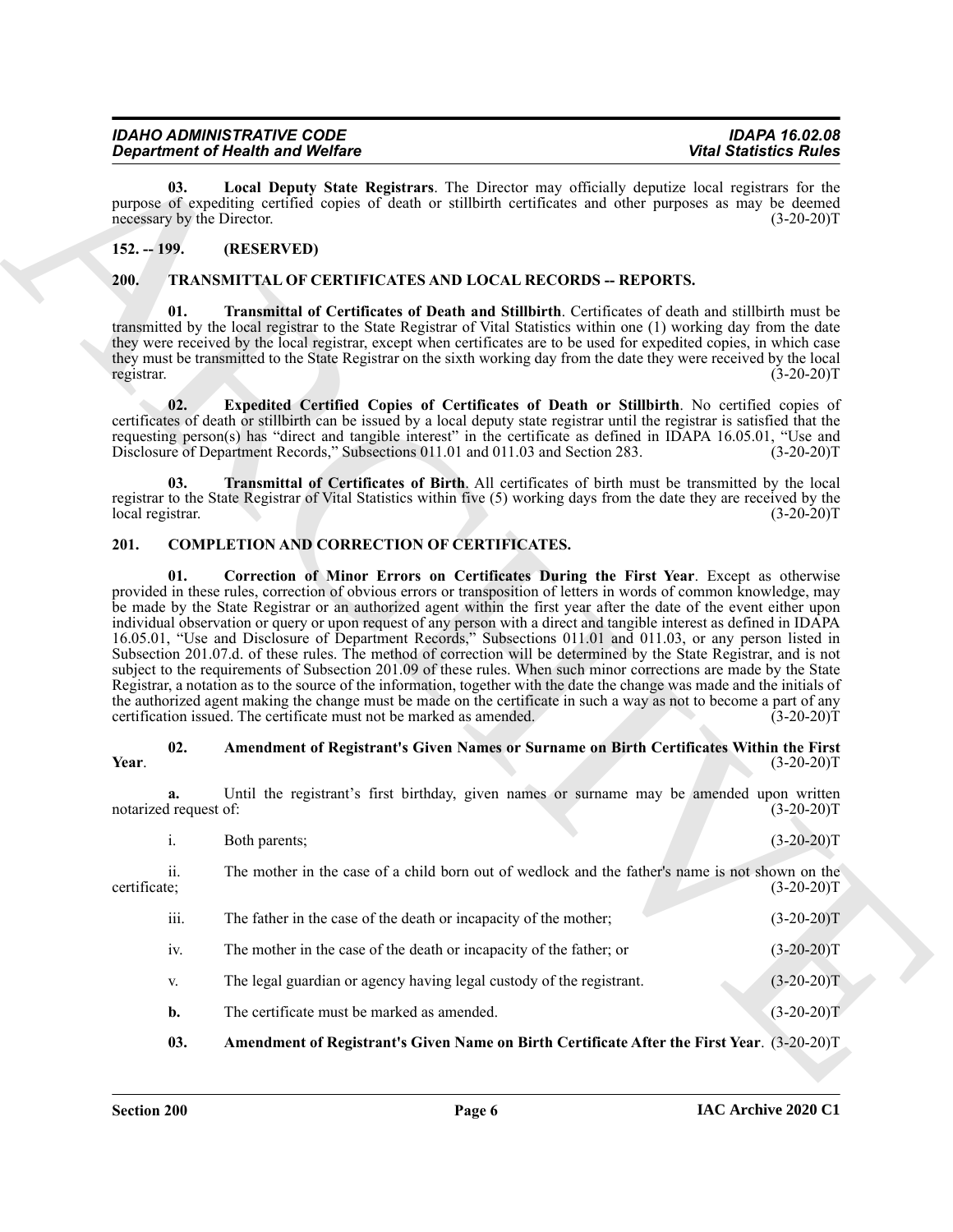| <b>IDAHO ADMINISTRATIVE CODE</b>        | <b>IDAPA 16.02.08</b>         |
|-----------------------------------------|-------------------------------|
| <b>Department of Health and Welfare</b> | <b>Vital Statistics Rules</b> |

**a.** After one (1) year from the date of birth, the provisions of Subsection 201.07 of these rules must be followed to amend the given name if the name was entered in error at the time of the preparation of the birth certificate. (3-20-20)T

**b.** In all other cases, a legal change of name order from a court of competent jurisdiction must be submitted to change a given name after one (1) year. (3-20-20)T

# <span id="page-6-1"></span>**04. Addition of Given Names on Birth Certificates**. (3-20-20)T

**a.** Until the registrant's seventh birthday, given names, for a child whose birth was recorded without mes, may be added to the certificate upon written notarized request of: (3-20-20) given names, may be added to the certificate upon written notarized request of:

| Both parents; | $(3-20-20)T$ |
|---------------|--------------|
|               |              |

ii. The mother in the case of a child born out of wedlock and the father's name is not shown on the certificate; (3-20-20)T

| iii. |  | The father in the case of the death or incapacity of the mother; | $(3-20-20)T$ |
|------|--|------------------------------------------------------------------|--------------|
|      |  |                                                                  |              |

iv. The mother in the case of the death or incapacity of the father; or (3-20-20)T

v. The legal guardian or agency having legal custody of the registrant. (3-20-20)T

**b.** The certificate shall be marked as amended. (3-20-20)T

**c.** After the registrant's seventh birthday, the provisions of Subsection 201.07 of these rules must be followed to add a given name. (3-20-20)T

#### <span id="page-6-0"></span>**05. Acknowledgment of Paternity**. (3-20-20)T

Given the risk of Web Reservoire and the the presentation of Scheme 2018. We also that is a most of the second technique of the risk of the second technique of the second technique of the second technique of the second te **a.** Subject to the provisions of Subsection 201.05.b. of these rules, a new certificate of birth will be prepared by the State Registrar for a child born out of wedlock in this state upon receipt of an affidavit of paternity signed by both parents and a written request by both parents. The child's surname will be changed on the certificate to that of the father if both parents so request. (3-20-20)T

**b.** If another man is shown as the father of the child on the original certificate, a new certificate may be prepared only when a determination of paternity is made by a court of competent jurisdiction, or following adoption.  $(3-20-20)T$ 

<span id="page-6-2"></span>

|      | The certificate must not be marked as amended. | $(3-20-20)T$ |
|------|------------------------------------------------|--------------|
| -06. | <b>Amendment of Indicator of Gender.</b>       | $(3-20-20)T$ |

**a.** The State Registrar must issue an amended Idaho certificate of live birth for the change of the of sex upon receipt of the following:  $(3-20-20)$ indicator of sex upon receipt of the following:

i. For a registrant eighteen (18) years of age and older, a completed and notarized application on a form approved by the State Registrar that includes the following information: (3-20-20)T

(1) The identity of the applicant; (3-20-20)T

(2) The Idaho certificate of live birth to be amended; (3-20-20)T

(3) A declaration that the registrant's indicator of sex on the Idaho certificate of live birth does not match the registrant's gender identity; and

(4) The gender indicator as it should appear on the amended certificate of live birth. (3-20-20)T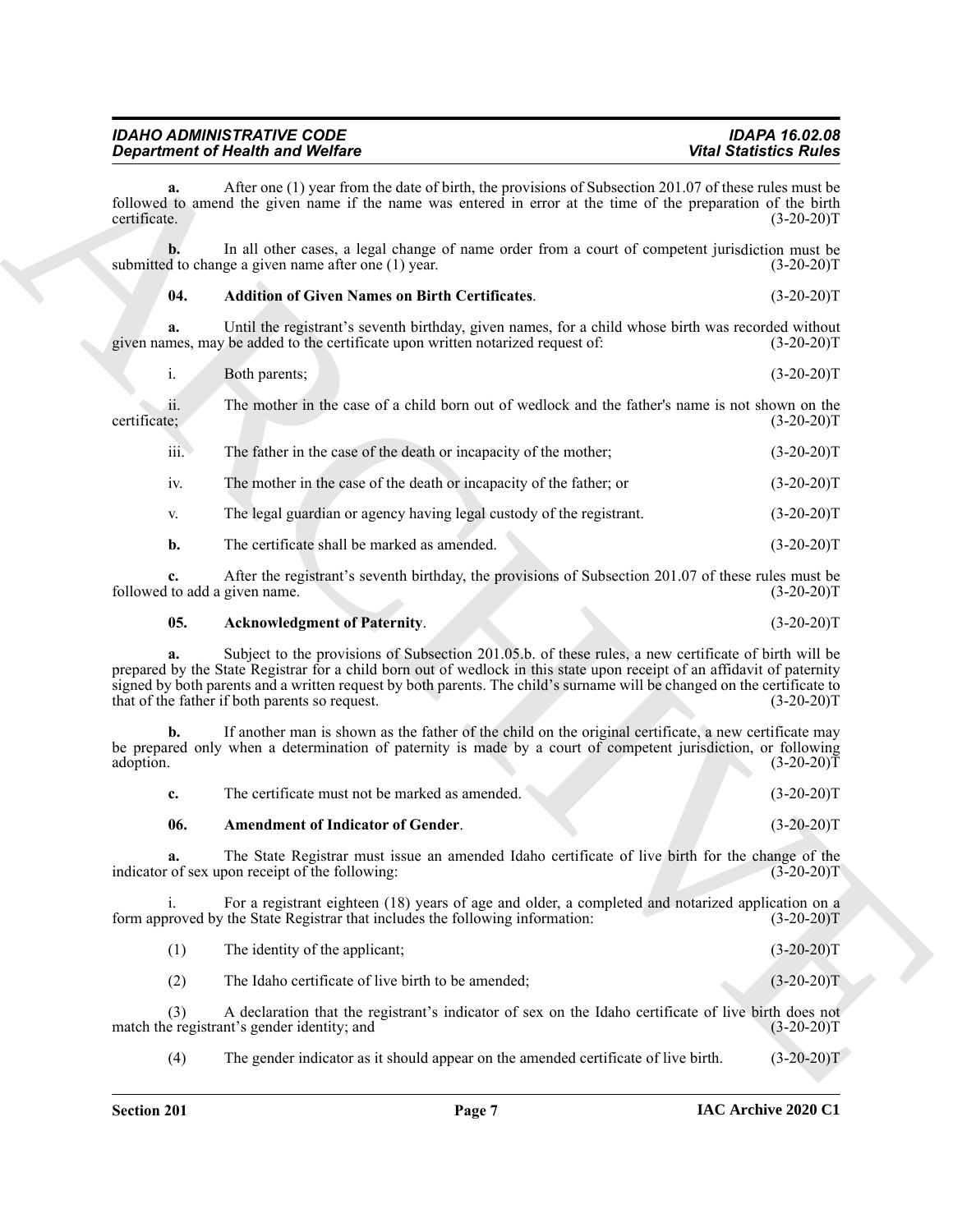<span id="page-7-0"></span>

|  | The identity of the applicant; | $(3-20-20)T$ |
|--|--------------------------------|--------------|
|--|--------------------------------|--------------|

|                                | <b>Department of Health and Welfare</b>                                                                                                                                                                                                                                                                                                                                                                                                | <b>Vital Statistics Rules</b> |
|--------------------------------|----------------------------------------------------------------------------------------------------------------------------------------------------------------------------------------------------------------------------------------------------------------------------------------------------------------------------------------------------------------------------------------------------------------------------------------|-------------------------------|
| ii.                            | For a registrant under the age of eighteen (18), a completed and notarized application on a form<br>approved by the State Registrar that includes the following information:                                                                                                                                                                                                                                                           | $(3-20-20)T$                  |
| (1)                            | The identity of the applicant;                                                                                                                                                                                                                                                                                                                                                                                                         | $(3-20-20)T$                  |
| (2)                            | The Idaho certificate of live birth to be amended;                                                                                                                                                                                                                                                                                                                                                                                     | $(3-20-20)T$                  |
| (3)                            | A declaration that the registrant's indicator of sex on the Idaho certificate of live birth does not<br>match the registrant's gender identity;                                                                                                                                                                                                                                                                                        | $(3-20-20)T$                  |
| (4)                            | The gender indicator as it should appear on the amended certificate of live birth; and                                                                                                                                                                                                                                                                                                                                                 | $(3-20-20)T$                  |
| (5)                            | The consent of all parents listed on the certificate of live birth or the consent of the registrant's legal<br>guardian. If a parent is deceased, a copy of the death certificate must be submitted with the application. If a parent<br>cannot be located, the applicant must also submit a certified copy of an order from an Idaho court of competent<br>jurisdiction ordering that the consent of only one (1) parent is required. | $(3-20-20)T$                  |
| b.                             | The amended certificate of live birth issued under this rule must not be marked amended, must not<br>refer to the original certificate of live birth sex, and must show the amended gender as requested. The certificate of<br>live birth being amended, application, and court order if required, must be placed in a sealed file which may only be<br>opened by an order from an Idaho court of competent jurisdiction.              | $(3-20-20)T$                  |
|                                | A one-time name change made under an amendment of sex on the certificate of live birth, whether<br>made prior to, at the time of, or subsequent to a change of indicator of gender on a certificate of live birth must not be<br>marked amended and must not refer to the original birth certificate name or indicator of sex. Any additional name<br>changes are governed by Subsections 201.08 and 201.09 of this rule.              | $(3-20-20)T$                  |
| 07.                            | All Other Amendments. Unless otherwise provided in these rules or in Section 39-250, Idaho<br>Code, all other amendments to vital records must be supported by:                                                                                                                                                                                                                                                                        | $(3-20-20)T$                  |
| a.                             | An affidavit setting forth:                                                                                                                                                                                                                                                                                                                                                                                                            | $(3-20-20)T$                  |
| $\mathbf{i}$ .                 | Information to identify the certificate;                                                                                                                                                                                                                                                                                                                                                                                               | $(3-20-20)T$                  |
| ii.                            | The incorrect data as it is listed on the certificate; and                                                                                                                                                                                                                                                                                                                                                                             | $(3-20-20)T$                  |
| iii.                           | The correct data as it should appear.                                                                                                                                                                                                                                                                                                                                                                                                  | $(3-20-20)T$                  |
| b.                             | If one $(1)$ year has elapsed since the date the event occurred, one $(1)$ or more items of documentary<br>evidence which support the alleged facts and which were established at least five (5) years prior to the date of<br>application for amendment or within seven $(7)$ years of the date of the event.                                                                                                                         | $(3-20-20)T$                  |
| $c_{\bullet}$                  | Any item of a medical nature can be amended only upon receipt of an affidavit from the person<br>certifying such item, except that queries originating in the vital statistics office and subsequently completed and<br>signed by the certifier may be used to complete or modify the reported cause of death. The State Registrar may<br>require documentary evidence to substantiate the requested amendment.                        | $(3-20-20)T$                  |
| d.                             | Applications to amend a specific vital record will be accepted as follows:                                                                                                                                                                                                                                                                                                                                                             | $(3-20-20)T$                  |
| $\mathbf{1}$ .<br>certificate. | An application to amend a birth certificate may only be made by one (1) or both of the parents, the<br>legal guardian, the registrant if eighteen (18) years of age or older, or the individual responsible for filing the                                                                                                                                                                                                             | $(3-20-20)T$                  |
| ii.                            | An application to amend a death certificate may only be made by the informant, the next of kin, the<br>funeral director or person acting as such who signed the death certificate, or the certifying physician or coroner.                                                                                                                                                                                                             |                               |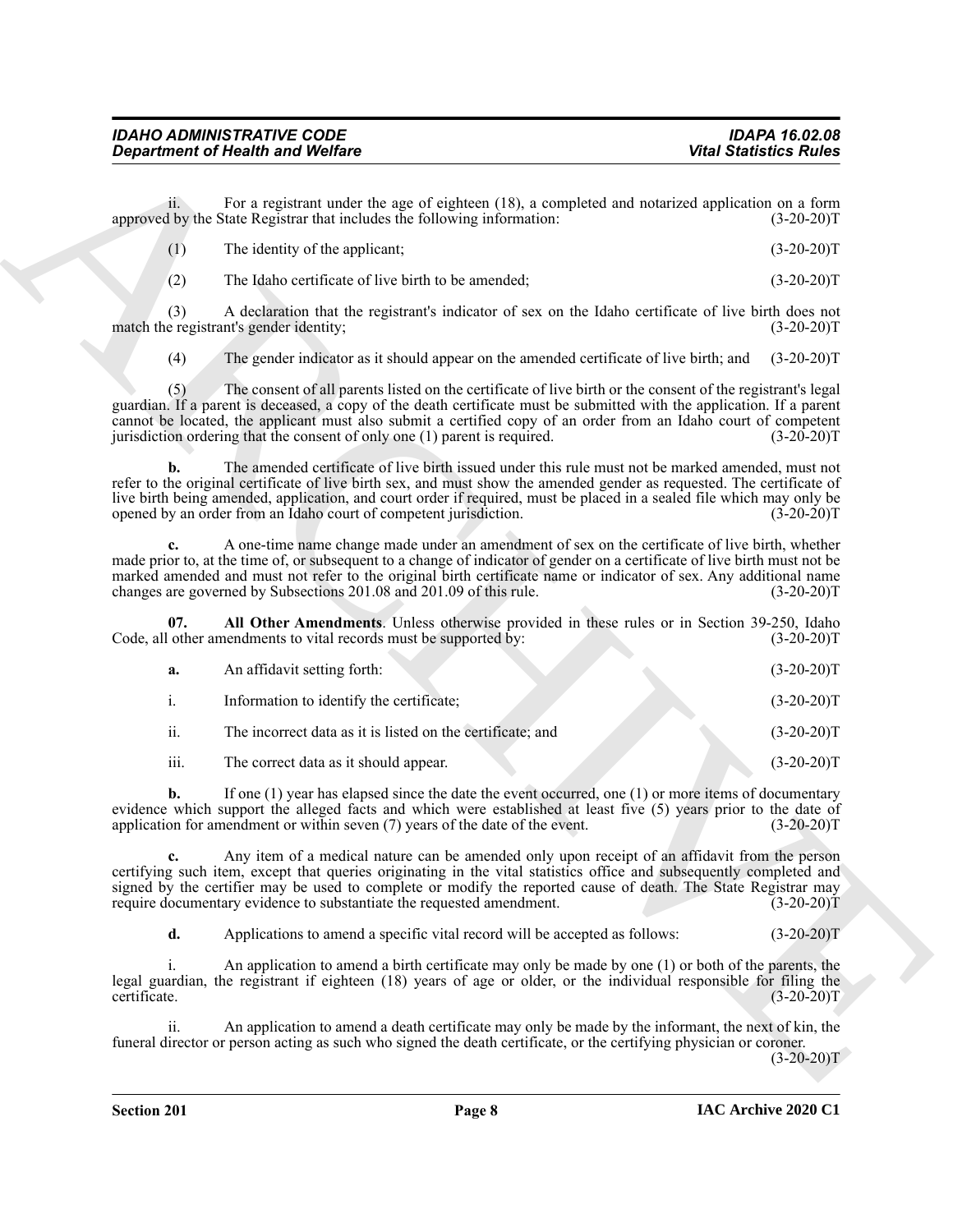iii. An application to amend a stillbirth certificate may only be made by a person listed in Subsections 201.07.d.i. or 201.07.d.ii. of these rules. (3-20-20)T

iv. An application to amend a marriage or divorce certificate may only be made by the custodian of the official record from which the certificate was prepared, either of the parties to the marriage or divorce, or the individual responsible for filing the certificate. (3-20-20) individual responsible for filing the certificate.

**e.** The State Registrar will evaluate the evidence submitted in support of any amendment, or require additional documentation. The State Registrar's decision and determination will be based upon serving the objectives of the vital statistics statutes and the best interests of the public. In the event the application is rejected or additional information is required, the State Registrar must advise the applicant of the reason for the action and the right to appeal pursuant to Section 39-250(5), Idaho Code.  $(3-20-20)$ appeal pursuant to Section  $39-250(5)$ , Idaho Code.

**08. Amendment of the Same Item More Than Once**. Once an item is amended on a vital record, that item can not be amended again except upon receipt of a court order from an Idaho court of competent jurisdiction.  $(3-20-20)T$ 

#### <span id="page-8-3"></span><span id="page-8-2"></span>**09. Methods of Amending Certificates**. (3-20-20)T

**a.** Certificates of birth, death, stillbirth, marriage, and divorce may only be amended by the State r as follows: (3-20-20) Registrar as follows:

*Great friends the Wolfrey*<br> **Straight Straight Straight Straight Straight Straight Straight Straight Straight Straight Straight Straight Straight Straight Straight Straight Straight Straight Straight Straight Straight** Preparing a new certificate showing the correct information when the State Registrar deems that the nature of the amendment so requires. The new certificate may be prepared on the form used for registering current events at the time of amendment. Except as provided elsewhere in these rules, the item number of the entry that was amended must be identified on the new certificate. In every case, except as provided elsewhere in these rules or the Idaho Code, the new certificate must show the date the amendment was made and be given the same state file number as the existing certificate. Signatures appearing on the existing certificate must be typed on the new certificate.

 $(3-20-20)T$ 

ii. Completing the item in any case where the item was left blank on the existing certificate.

 $(3-20-20)T$ 

iii. Drawing a single line through the item to be amended and inserting the correct data immediately above or to the side. The line drawn through the original entry must not obliterate such entry. (3-20-20)T

iv. A certificate of birth amended in accordance with the provisions of Section 39-250(4), Idaho Code, must be amended as prescribed in Subsection 201.09.a.iii. of these rules. The fact that the name was changed in accordance with a court order must be stated on the certificate. (3-20-20) accordance with a court order must be stated on the certificate.

**b.** Unless prohibited by statute or rule, there must be inserted on the face of the certificate the date the amendment was made and the initials of the person making the change; the certificate must be marked as amended.

 $(3-20-20)T$ 

#### <span id="page-8-0"></span>**202. -- 250. (RESERVED)**

#### <span id="page-8-4"></span><span id="page-8-1"></span>**251. FEES FOR COPIES, SEARCHES, AND OTHER SERVICES.**

<span id="page-8-5"></span>**01. Certified Copies**. The fee for the issuance of a certified copy of a certificate of death is sixteen dollars (\$16) per copy. This fee incorporates the additional one dollar (\$1) coroner training and education fund fee in accordance with Section 39-252(2), Idaho Code. The fee for the issuance of a certified copy of any other vital record is sixteen dollars  $(\$16)$  per copy. (3-20-20)T

<span id="page-8-6"></span>**02.** Searches. The fee for a search of the files for a record of any vital event when no record is found, is made, or a special document search is requested, is sixteen dollars (\$16). (3-20-20) no copy is made, or a special document search is requested, is sixteen dollars  $(\$16)$ .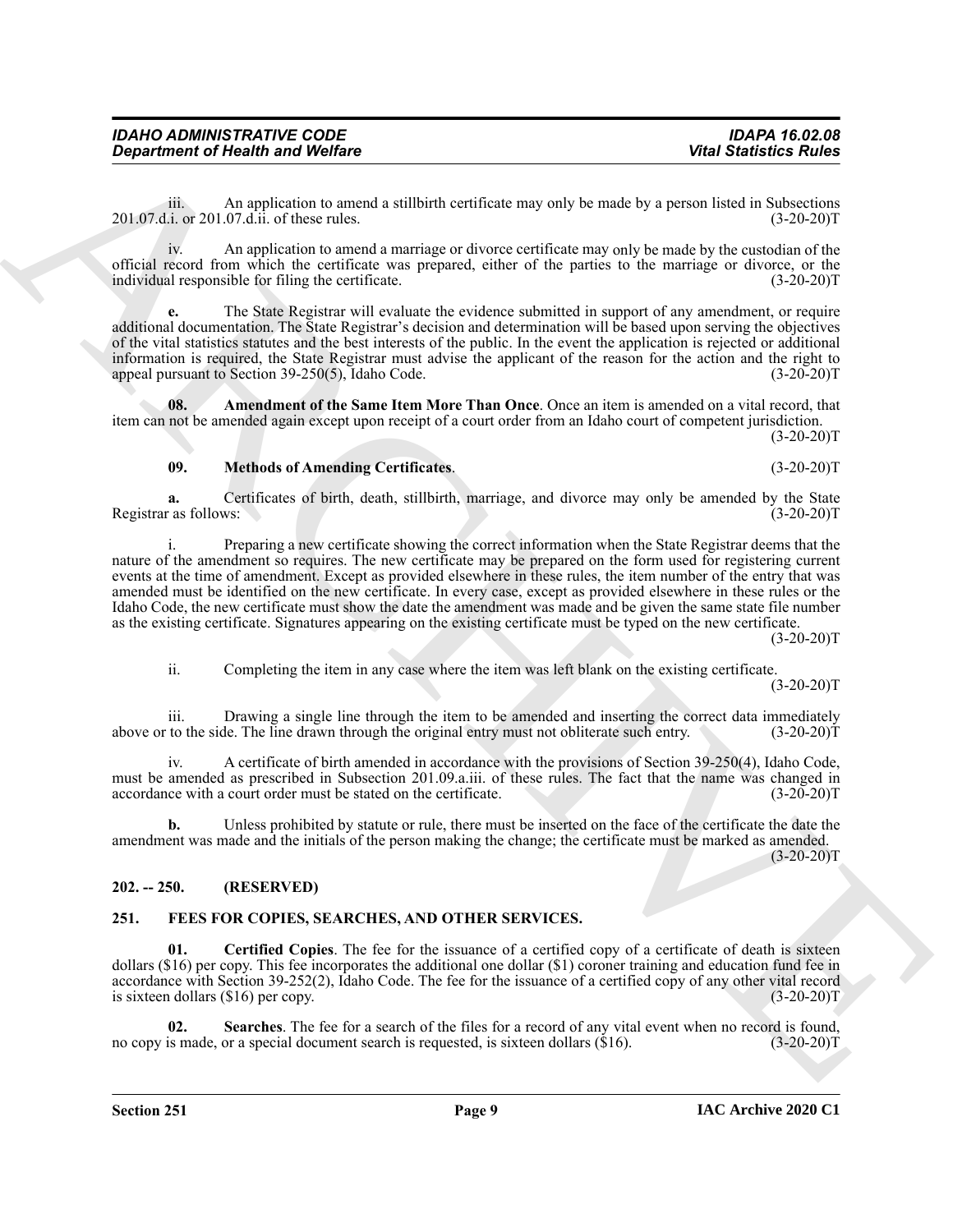<span id="page-9-2"></span>

|                                   | <b>Department of Health and Welfare</b>                                                                                      |                                                                                                                   | <b>Vital Statistics Rules</b>                |
|-----------------------------------|------------------------------------------------------------------------------------------------------------------------------|-------------------------------------------------------------------------------------------------------------------|----------------------------------------------|
| 03.                               | Verifications.                                                                                                               |                                                                                                                   | $(3-20-20)T$                                 |
| a.                                | of data from a certificate is ten dollars (\$10).                                                                            | Except for Idaho state agencies and public health districts, the fee for manual or written verification           | $(3-20-20)T$                                 |
|                                   | certificate of any vital event are based on the national pricing model as follows:                                           | The fees for electronic verification by the Department's automated systems of data from a                         |                                              |
|                                   |                                                                                                                              | <b>Fees for Electronic Verification</b>                                                                           |                                              |
|                                   | <b>National Monthly</b><br><b>Transaction Volume</b>                                                                         | <b>Charge per Verification Match</b><br><b>Provided to Vital Records Agency</b>                                   |                                              |
|                                   | $1 - 100,000$                                                                                                                | \$1.35                                                                                                            |                                              |
|                                   | 100,000 - 500,000                                                                                                            | \$1.15                                                                                                            |                                              |
|                                   | 500,000 - 1,200,000                                                                                                          | \$1.03                                                                                                            |                                              |
|                                   | 1,200,000+                                                                                                                   | \$0.87                                                                                                            |                                              |
|                                   |                                                                                                                              |                                                                                                                   | $(3-20-20)T$                                 |
|                                   | number of expected requests for the same information or service.                                                             | the costs of compiling, organizing, and printing the data. Cost may be reduced on a prorated basis to reflect the |                                              |
| 05.<br>a.                         | <b>Fees for Other Services.</b>                                                                                              | The fee for filing a report, certificate, or decree of adoption is twenty dollars (\$20).                         | $(3-20-20)T$<br>$(3-20-20)T$<br>$(3-20-20)T$ |
| b.                                |                                                                                                                              | The fee for establishing a delayed certificate of any vital event is twenty-five dollars (\$25).                  | $(3-20-20)T$                                 |
| c.                                | certificate, or an amended certificate is twenty dollars (\$20), except as specified under Subsection 251.05.f.ii. of this   | For any vital event, the fee for establishing a new certificate due to a court order, a replacement               | $(3-20-20)T$                                 |
| rule.<br>d.<br>of a vital record. | death or stillbirth certificate, must be paid to the local deputy state registrar for securing each expedited certified copy | A service fee of three dollars (\$3), in addition to the sixteen dollars (\$16) for a certified copy of a         | $(3-20-20)T$                                 |
| e.<br>dollars $(\$16)$ .          | other than Idaho, or federal government agencies in accordance with Section $39-270(b)$ , Idaho Code, is sixteen             | The fee for a copy of a certificate of any vital event provided upon written request to local, states             | $(3-20-20)T$                                 |
| f.                                | Fees for correction of a certificate of any vital event.                                                                     |                                                                                                                   |                                              |
| $\mathbf{i}$ .<br>certified copy. | certified copy is returned for exchange within sixty $(60)$ days of a correction of an error is five dollars $(55)$ per      | The fee for a replacement certified copy of a certificate of any vital event when the incorrect                   | $(3-20-20)T$<br>$(3-20-20)T$                 |
| ii.                               | required documentation is received within the first year after the date of the event.                                        | There is no charge for a correction of an error or errors on a certificate of any vital event when the            | $(3-20-20)T$                                 |

#### $(3-20-20)T$

#### <span id="page-9-1"></span><span id="page-9-0"></span>**05. Fees for Other Services**. (3-20-20)T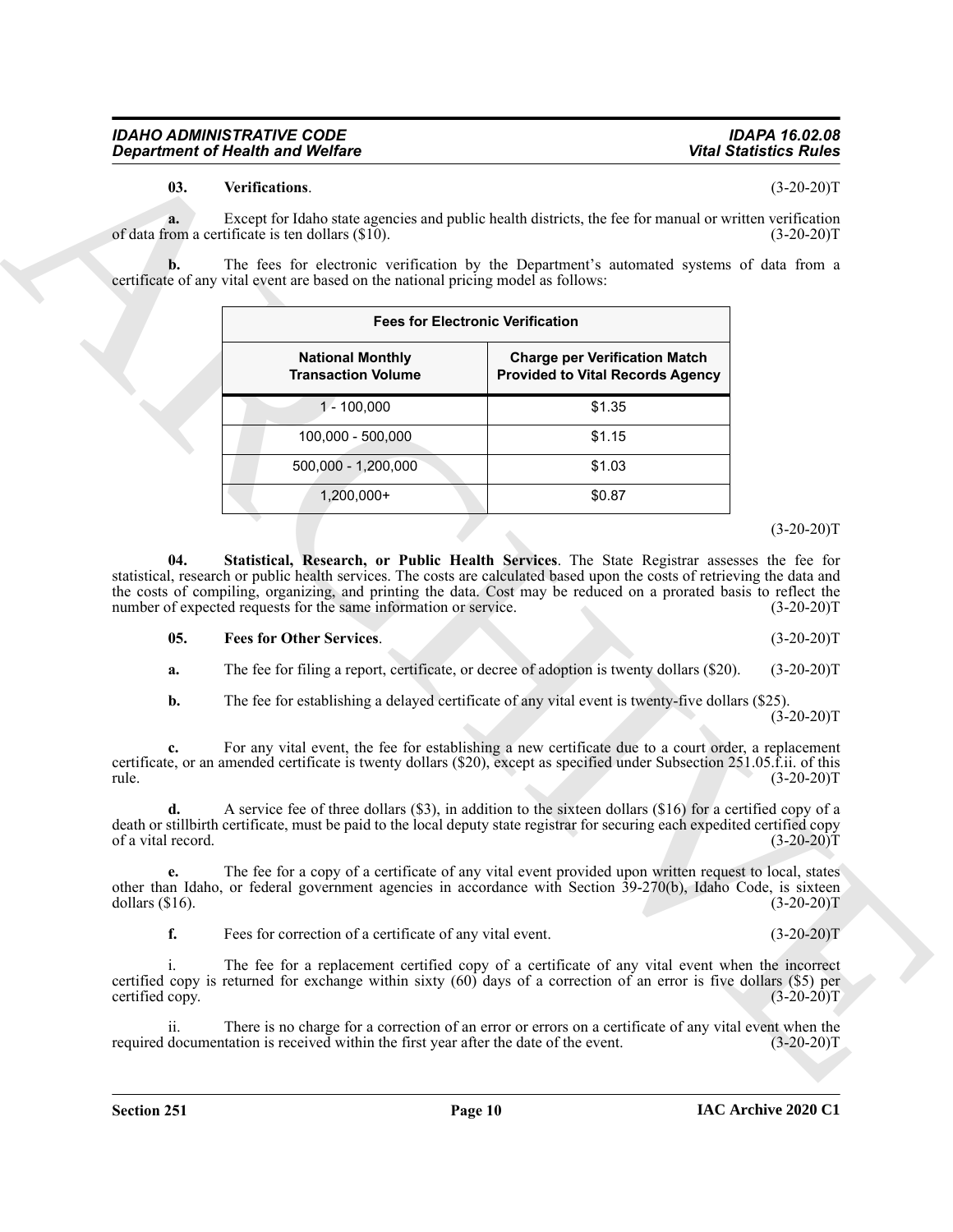| <b>IDAHO ADMINISTRATIVE CODE</b>        | <b>IDAPA 16.02.08</b>         |
|-----------------------------------------|-------------------------------|
| <b>Department of Health and Welfare</b> | <b>Vital Statistics Rules</b> |

# <span id="page-10-6"></span><span id="page-10-5"></span><span id="page-10-4"></span><span id="page-10-3"></span><span id="page-10-1"></span><span id="page-10-0"></span>**300. REGISTRATION OF BIRTHS.**

# <span id="page-10-9"></span><span id="page-10-8"></span><span id="page-10-7"></span><span id="page-10-2"></span>**301. REGISTRATION OF FOUNDLINGS.**

|                             | <b>Department of Health and Welfare</b>                                                                                                                                                                                                                                                                                                                                                                                                                                                                                                                                                                                                                                                                                                                                                                                                         | <b>Vital Statistics Rules</b> |
|-----------------------------|-------------------------------------------------------------------------------------------------------------------------------------------------------------------------------------------------------------------------------------------------------------------------------------------------------------------------------------------------------------------------------------------------------------------------------------------------------------------------------------------------------------------------------------------------------------------------------------------------------------------------------------------------------------------------------------------------------------------------------------------------------------------------------------------------------------------------------------------------|-------------------------------|
| iii.<br>correction request. | The fee for correction of an error or errors on a certificate of any vital event, when the required<br>documentation is received one (1) year or more after the date of the event, is twenty dollars (\$20) per submitted                                                                                                                                                                                                                                                                                                                                                                                                                                                                                                                                                                                                                       | $(3-20-20)T$                  |
| g.                          | Fees for priority processing or special handling.                                                                                                                                                                                                                                                                                                                                                                                                                                                                                                                                                                                                                                                                                                                                                                                               | $(3-20-20)T$                  |
|                             | A service fee of ten dollars (\$10) per certificate or document will be added for priority processing<br>or special handling of a request for a certified copy or copies of a certificate of any vital event, a request for a<br>disinterment permit, a request to file a registry form, or a request regarding another vital event related form or<br>document, other than those identified in Subsection 251.05.g.ii. of this rule. This fee will be in addition to the current<br>fee or fees for each certified copy, search, or filing requested, or any combination thereof. This fee is forfeited and a<br>new service fee must be paid for priority processing or special handling in the event that the requester takes longer<br>than ninety (90) days to respond to a request for additional information, or documentation, or both. | $(3-20-20)T$                  |
| 11.                         | A service fee of twenty-five dollars (\$25) per certificate will be added for priority processing to<br>establish a new or amended certificate of any vital event due to a report, certificate or decree of adoption, delayed<br>certificate filing, a court order, a paternity affidavit or rescission, a subsequent marriage affidavit or a correction of a<br>certificate. This fee is in addition to the current fee or fees for the legal amendment processing or request for a<br>certified copy or copies, or both. This fee is forfeited and a new legal amendment service fee must be paid for priority<br>processing or special handling in the event that the requester takes longer than ninety (90) days to respond to a request<br>for additional information or documentation or both.                                           | $(3-20-20)T$                  |
| 06.<br>interest.            | Waiver of Fee Requirement. Fees may be waived for Idaho state agency and public health district<br>administrative use requests. Statistical information prepared for public health planning purposes may be published<br>and distributed without charge whenever the Director determines that the publication and distribution is in the public                                                                                                                                                                                                                                                                                                                                                                                                                                                                                                 | $(3-20-20)T$                  |
| $252. - 299.$               | (RESERVED)                                                                                                                                                                                                                                                                                                                                                                                                                                                                                                                                                                                                                                                                                                                                                                                                                                      |                               |
| <b>300.</b>                 | <b>REGISTRATION OF BIRTHS.</b>                                                                                                                                                                                                                                                                                                                                                                                                                                                                                                                                                                                                                                                                                                                                                                                                                  |                               |
| 01.                         | Certifier's Signature. The person certifying the facts of birth according to Section 39-255, Idaho<br>Code, must sign the birth certificate. No stamps or other types of facsimile signatures may be used. The State<br>Registrar may require additional evidence of the birth when the birth did not occur in an institution and was not<br>attended by a person who regularly attends births.                                                                                                                                                                                                                                                                                                                                                                                                                                                 | $(3-20-20)T$                  |
| 02.                         | Signature of Certifier. When a birth occurs in an institution, the signature of the certifier on the<br>medical record of birth may satisfy the requirements of Section 39-255(a), Idaho Code.                                                                                                                                                                                                                                                                                                                                                                                                                                                                                                                                                                                                                                                  | $(3-20-20)T$                  |
| 03.                         | Signature of the Informant. When a birth occurs in an institution and the institution maintains a<br>working paper (worksheet) signed by either parent (named on the birth certificate) as informant, and the working<br>paper (worksheet) is part of the medical record, the signature of the informant on the working paper (worksheet) may<br>satisfy the requirements of Section $39-255(c)$ , Idaho Čode.                                                                                                                                                                                                                                                                                                                                                                                                                                  | $(3-20-20)T$                  |
| 301.                        | REGISTRATION OF FOUNDLINGS.                                                                                                                                                                                                                                                                                                                                                                                                                                                                                                                                                                                                                                                                                                                                                                                                                     |                               |
| 01.                         | Form of Certificate. A special foundling certificate must be filed for any infant of unknown<br>parentage. It must include, as a minimum, the following items:                                                                                                                                                                                                                                                                                                                                                                                                                                                                                                                                                                                                                                                                                  | $(3-20-20)T$                  |
|                             | The name designated for the infant;                                                                                                                                                                                                                                                                                                                                                                                                                                                                                                                                                                                                                                                                                                                                                                                                             | $(3-20-20)T$                  |
| a.                          |                                                                                                                                                                                                                                                                                                                                                                                                                                                                                                                                                                                                                                                                                                                                                                                                                                                 |                               |
| b.                          | The estimated date of birth;                                                                                                                                                                                                                                                                                                                                                                                                                                                                                                                                                                                                                                                                                                                                                                                                                    | $(3-20-20)T$                  |
| c.                          | The sex and race of the infant;                                                                                                                                                                                                                                                                                                                                                                                                                                                                                                                                                                                                                                                                                                                                                                                                                 | $(3-20-20)T$                  |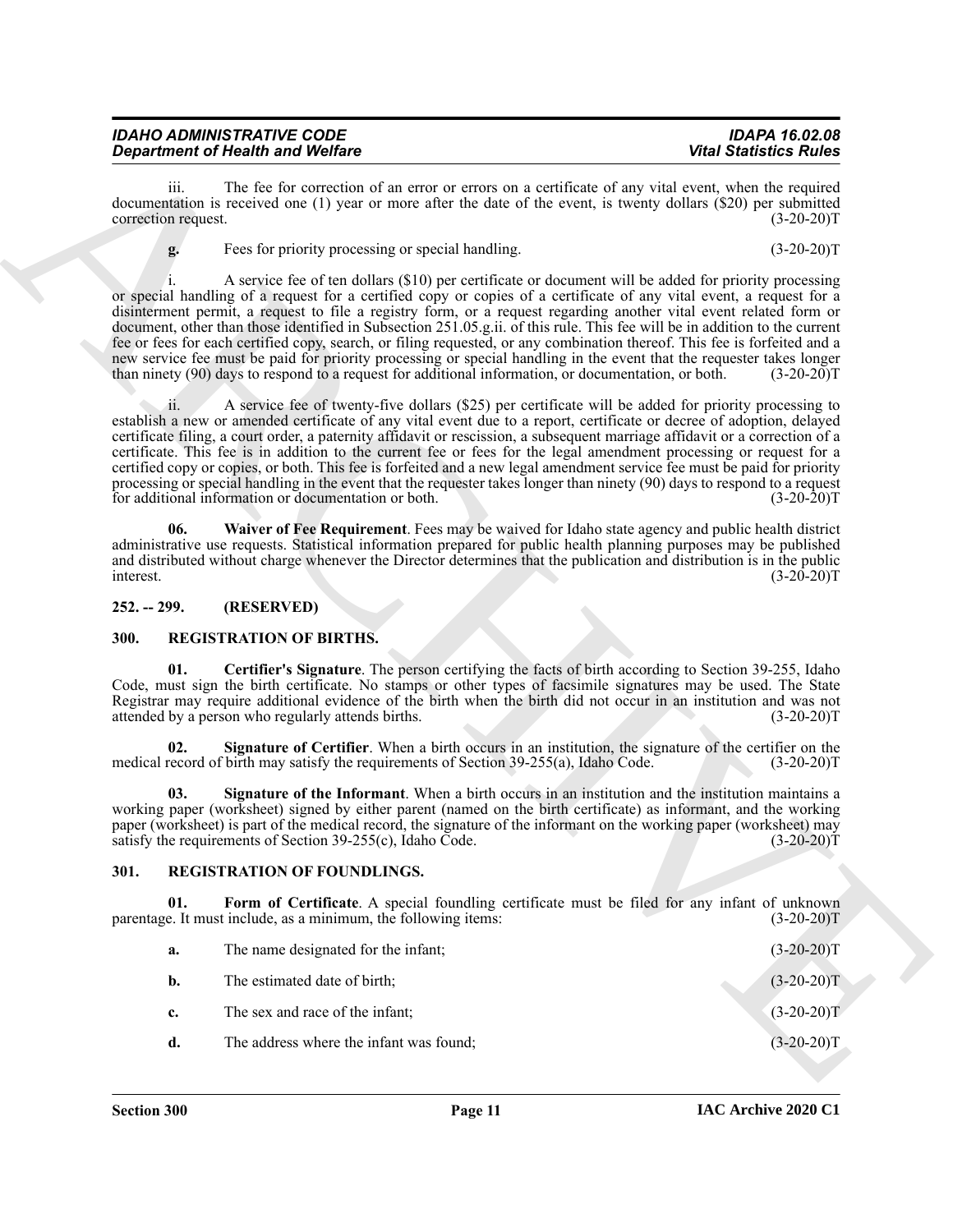| <b>IDAHO ADMINISTRATIVE CODE</b>        | <b>IDAPA 16.02.08</b>         |
|-----------------------------------------|-------------------------------|
| <b>Department of Health and Welfare</b> | <b>Vital Statistics Rules</b> |

**e.** The name and address of the person or agency assuming custody of the infant; (3-20-20)T

**f.** A short description of the circumstances surrounding the finding of the infant, including the date of ng: and (3-20-20) the finding; and

<span id="page-11-10"></span>**g.** The signature of the informant and the date the certificate was signed.  $(3-20-20)T$ 

**02. Responsibility for Filing**. The person or authorized representative of the agency assuming custody of the infant must sign the certificate and file it within fifteen (15) days of the finding with the State Registrar.

 $(3-20-20)$ T

# <span id="page-11-0"></span>**302. -- 399. (RESERVED)**

# <span id="page-11-9"></span><span id="page-11-7"></span><span id="page-11-1"></span>**400. NEW CERTIFICATES OF BIRTH FOLLOWING MARRIAGE OF NATURAL PARENTS.**

**Consideration** of Newton Wolfing<br>
The manner subsection of the construction of the proton to space the proton terms of the construction of the signal consideration of the signal construction of the signal construction of **01. Requirements**. If the natural parents marry after the birth of a child born in this state, a new certificate of birth will be prepared for the child by the State Registrar upon receipt of an affidavit of paternity signed by the natural parents of said child, together with a certified copy of the parents' marriage record. However, if another man is shown as the father of the child on the original certificate, a new certificate will be prepared only when a determination of paternity is made by a court of competent iurisdiction, or following adoption. (3-20-20) determination of paternity is made by a court of competent jurisdiction, or following adoption.

<span id="page-11-8"></span>**02. Common-Law Marriage**. If the natural parents establish a marriage by common law after the birth of a child, an affidavit of common-law marriage, provided by the Vital Statistics Unit and signed by the natural parents, may be substituted for the certified copy of the parents' marriage record required in Subsection 400.01 of this rule. (3-20-20)T

#### <span id="page-11-4"></span><span id="page-11-2"></span>**401. ADOPTION OF PERSONS BORN IN IDAHO.**

#### <span id="page-11-6"></span>**01. Examination of Adoptive Child Born in Idaho for Whom No Original Certificate of Birth Can Be Located**. (3-20-20)T

**a.** The physician's report of the physical examination of the adoptive child, conducted under Section 39-258, Idaho Code, must indicate the sex, the estimated age, the race, and the existence or absence of obvious congenital malformations or anomalies of the child.

**b.** The State Registrar may require the adoptive parents to furnish a court order that identifies natural date of birth, place of birth, and those facts found by the physician's physical examination. (3-20-20) parents, date of birth, place of birth, and those facts found by the physician's physical examination.

#### <span id="page-11-5"></span>**02. Corrections on Adoptive Certificates**. (3-20-20)T

**a.** Minor corrections may be made within one (1) year after the establishment of the adoptive birth certificate in accordance with Subsection 201.01 of these rules. (3-20-20)T

**b.** Change of name amendments may be made by a court order amending the original adoption order or by a new order of a court, according to Subsection 201.09 of these rules. (3-20-20)T

**c.** All other amendments (except the registrant's name) will be made according to Subsections 201.07 through 201.09 of these rules. (3-20-20)T

**d.** In order to protect the confidential nature of adoptive births, the State Registrar may elect not to mark the record amended when carrying out amendments under Section 401 of this rule, when the indication of amendment would not be in the best interest of the registrant. (3-20-20)T

# <span id="page-11-11"></span><span id="page-11-3"></span>**402. REGISTRATION SYSTEM FOR ADULT ADOPTEES.**

<span id="page-11-12"></span>**01. Search for "the Other Birth Parent."** The State Registrar will not participate in the search for "the other birth parent." The adoption service units of the Department may participate in such searches when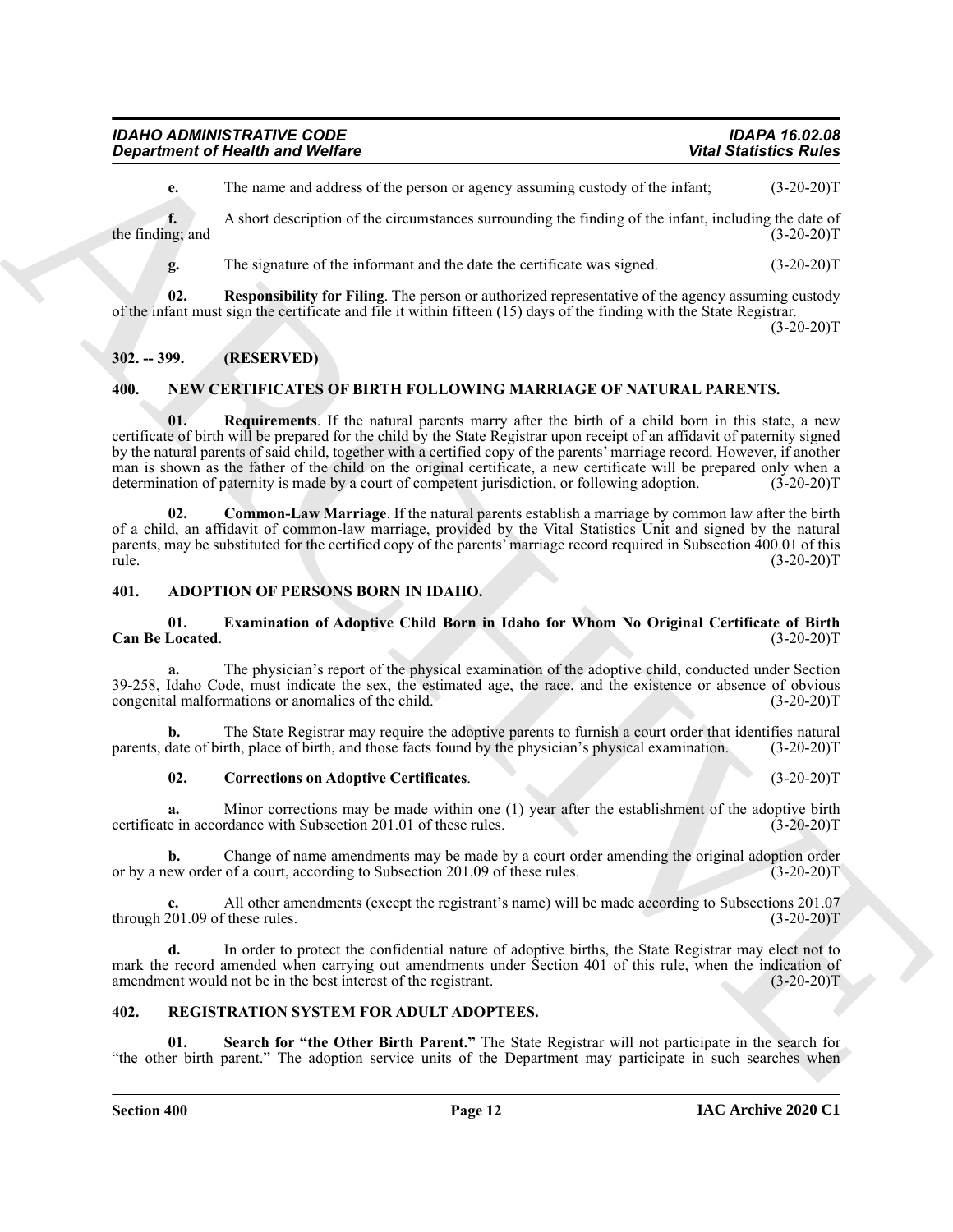| <b>IDAHO ADMINISTRATIVE CODE</b>        | IDAPA 16.02.08                |
|-----------------------------------------|-------------------------------|
| <b>Department of Health and Welfare</b> | <b>Vital Statistics Rules</b> |

requested to do so by a birth parent or the adult adoptee. Costs of the search will be provided by the birth parent or adult adoptee seeking the match. Such service costs will be set by the adoption service unit and are based upon the actual cost of the search and cost of notification of the registrant(s). (3-20-20)T

<span id="page-12-4"></span>**02. Completion of Match**. When dated evidence of a completed search is presented to the State Registrar and "the other birth parent" has not been found, then and only then will a match be completed as cited in Section 39-259A(e) and (f), Idaho Code. (3-20-20) Section  $39-259A(e)$  and (f), Idaho Code.

When one (1) of the birth parents cannot be found according to Section 39-259A(b)(3), Idaho Code, no information about the missing birth parent will be released to either registrant. (3-20-20) Code, no

**b.** When one (1) birth parent is deceased, proof of death must be established by a certified copy of the death certificate or a verification of the fact of death from the Vital Statistics official of the state where death occurred. Such proof is the responsibility of the registered birth parent. (3-20-20)T

<span id="page-12-9"></span>**03. Siblings of Adult Adoptee**. When it appears that there is a match between siblings, the State Registrar may confirm the match from the sealed adoption record on file in the Vital Statistics Office and make appropriate notification to the siblings. However, if the birth parent(s) has not also voluntarily registered, no identifying information about the birth parent(s) will be provided to the adult adoptee or the sibling, except where proof of death of the birth parent(s) is found. (3-20-20)T

<span id="page-12-6"></span>**04. Notification**. When it appears to the State Registrar that a match has occurred, the State Registrar will notify the registrants by certified mail of the opportunity to withdraw from the register prior to proceeding with full notification of the registrants. Such withdrawal must be made by written notarized request and must be received by the State Registrar within thirty (30) days of the date of registrant's receipt of notification from the State Registrar. Such withdrawal is exempt from the usual withdrawal fee.

<span id="page-12-7"></span>**05. Registration Time**. Birth parents or relatives of qualified birth parents may register at any time after an adoption has taken place, whether prior to or after the adoptive person reaches the age of eighteen (18). Adopted persons may register after they have reached their eighteenth birthday. (3-20-20)T

<span id="page-12-5"></span>**06. Fees**. An initial filing fee of ten dollars (\$10) is paid by or on behalf of each registrant and must be submitted with the registration form. An update fee of ten dollars (\$10) is charged whenever a registrant requests in writing a revision, update, or withdrawal of a previous registration. (3-20-20)T

<span id="page-12-8"></span>**07. Release of Information**. When it appears there is a match between registered adult siblings and no birth parent information has been registered, before release of identifying information to any registered adult sibling, the State Registrar will require proof from the registrant(s) of the identity and the relationship of the registrant to other registrants. At least two (2) documents providing such proof must be viewed and recorded by the State Registrar. Such documents may include sworn statements, court decrees, copies of birth certificates, marriage licenses, school records, and voter registration cards. (3-20-20)T

# <span id="page-12-0"></span>**403. -- 449. (RESERVED)**

# <span id="page-12-3"></span><span id="page-12-2"></span><span id="page-12-1"></span>**450. REGISTRATION OF DEATHS AND STILLBIRTHS.**

**Experiment of Health and Velocies**<br>
Securities of the state interaction of the state of the state of the state of the state of the state fields in<br>
any securities of the state of the state of the state of the state of th **01. Acceptance of Incomplete Death Certificate**. If all the information necessary to complete a death certificate is not available within five (5) days after the date the death occurred, the person in charge of interment or removal of the body from the district in which the death occurred must file the certificate as prescribed by the State Registrar with all information that is available, provided that the medical certification of the cause of death has been signed by the person responsible for such certification. If the cause of death is unknown or undetermined, the cause of death must be shown as unknown or undetermined on the certificate. The person responsible for the medical certification of the cause of death must also sign the authorization for final disposition of the body. If the body is to be cremated, the coroner must also give additional authorization. (3-20-20)T

**a.** A supplemental report providing the cause of death information missing from the original certificate must be filed by the person responsible for medical certification of the cause of death with the State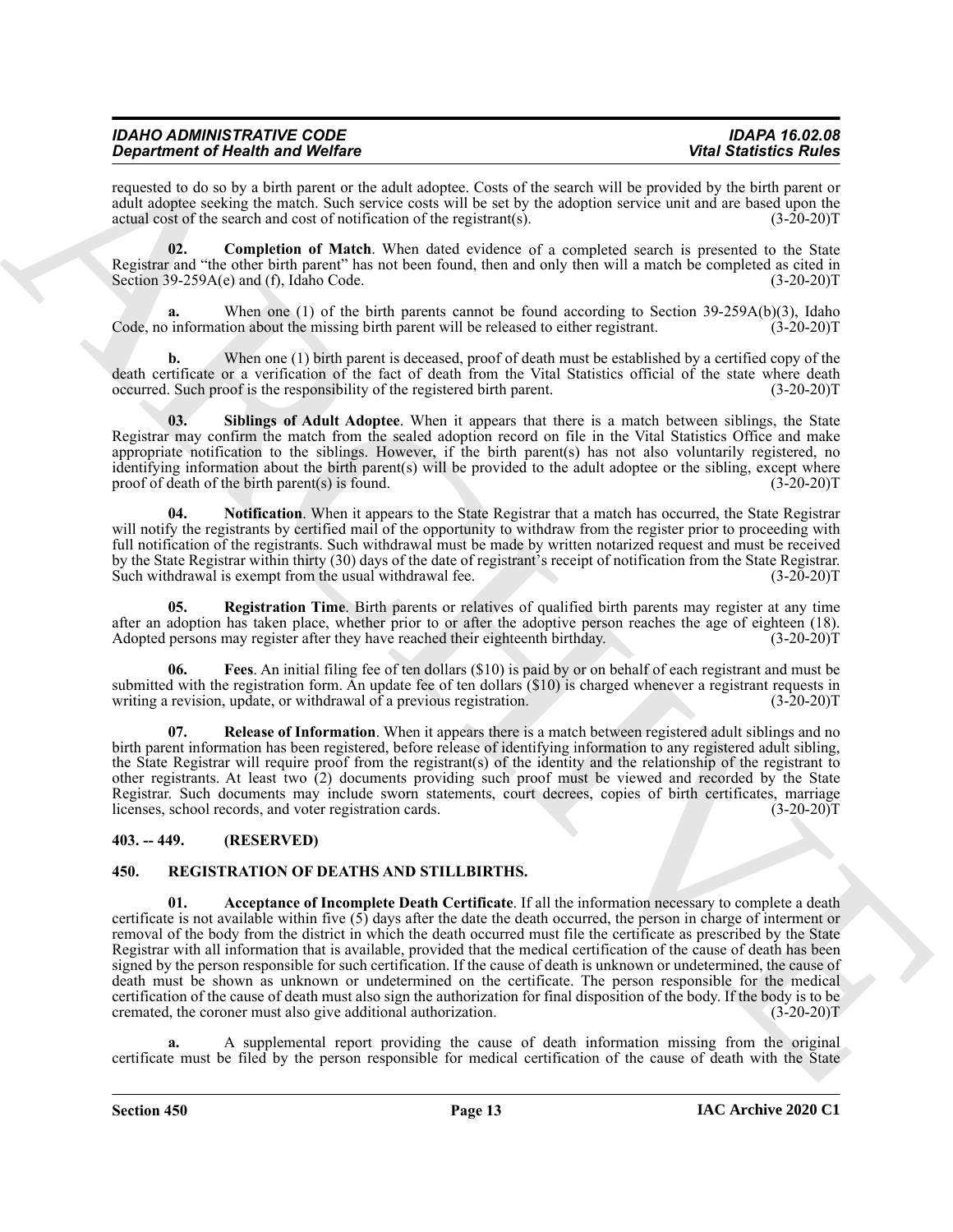| <b>IDAHO ADMINISTRATIVE CODE</b>        |
|-----------------------------------------|
| <b>Department of Health and Welfare</b> |

Registrar within fifteen (15) days of the filing of the death certificate on a form provided or approved by the State Registrar. (3-20-20)T Registrar. (3-20-20)T

**Statistics of Newthern Statistics Photos Controllers and the specific Rotatistics Photos Controllers and the specific Rotatistics Photos Controllers and the specific Rotatistics Photos Controllers and the specific contro b.** A supplemental report providing all other information missing from the original certificate must be filed with the State Registrar by the person responsible for filing the certificate within thirty  $(30)$  days of the date the death occurred or as otherwise authorized by the State Registrar on a form provided or approved by the State Registrar. (3-20-20)T Registrar. (3-20-20)T

**c.** The State Registrar will make the information on the supplemental report(s) a part of the existing death certificate and will file the supplemental report(s) with the death certificate. The State Registrar will also mark<br>the death certificate to show that supplemental information was added. (3-20-20) the death certificate to show that supplemental information was added.

#### <span id="page-13-12"></span>**02. Signatures Required on Death Certificates**. (3-20-20)T

The mortician, or person acting as such, must sign the death certificate. No stamps or other types of es may be used.  $(3-20-20)T$ facsimile signatures may be used.

**b.** The responsible person must sign the medical certification of the cause of death. Failure to do so will invalidate the record as a legal document. No stamps or other types of facsimile signatures may be used.

 $(3-20-20)T$ 

# <span id="page-13-13"></span>**03. Signatures Required on Stillbirth Certificates**. (3-20-20)T

**a.** The mortician's signature must meet the following criteria:  $(3-20-20)T$ 

i. The mortician, or person acting as such, must sign the certificate. No stamps or other types of esignatures may be used. (3-20-20) facsimile signatures may be used.

ii. When a hospital disposes of a stillborn fetus, in accordance with Section 39-268(3), Idaho Code, the hospital authority must complete and sign the certificate as mortician. (3-20-20)T

**b.** The person responsible according to Section 39-260, Idaho Code, for the attendant or medical certification, must sign the certificate. No stamps or other types of facsimile signatures may be used. (3-20-20)T

#### <span id="page-13-6"></span><span id="page-13-0"></span>**451. INDUCED ABORTION REPORTING FORMS -- COMPILATIONS.**

<span id="page-13-8"></span>**01. Form of Report**. The contents of the report of induced abortion must comply with Section 39-261, Idaho Code. (3-20-20)T

<span id="page-13-9"></span>**02.** Nature of Reports. The completed forms submitted to the Vital Statistics Unit are statistical not certificates. Copies of the reports will not be issued. (3-20-20) reports, not certificates. Copies of the reports will not be issued.

<span id="page-13-10"></span>**03.** Patient Identification. No information will be collected that would identify the woman who had the abortion. (3-20-20)T the abortion. (3-20-20)T

<span id="page-13-7"></span>**04.** Compilations. No compilations will be released for public use that identify the institution where the induced abortion was performed, the physician who performed the induced abortion procedure, or the person completing the report of induced abortion. (3-20-20)T

# <span id="page-13-1"></span>**452. -- 500. (RESERVED)**

#### <span id="page-13-11"></span><span id="page-13-2"></span>**501. MARRIAGE LICENSE RECORDING FEES.**

The county recorders will charge a recording fee of two dollars (\$2) for each marriage certificate. (3-20-20)T

<span id="page-13-3"></span>**502. -- 599. (RESERVED)**

#### <span id="page-13-5"></span><span id="page-13-4"></span>**600. DIVORCE CERTIFICATE FILING FEE.**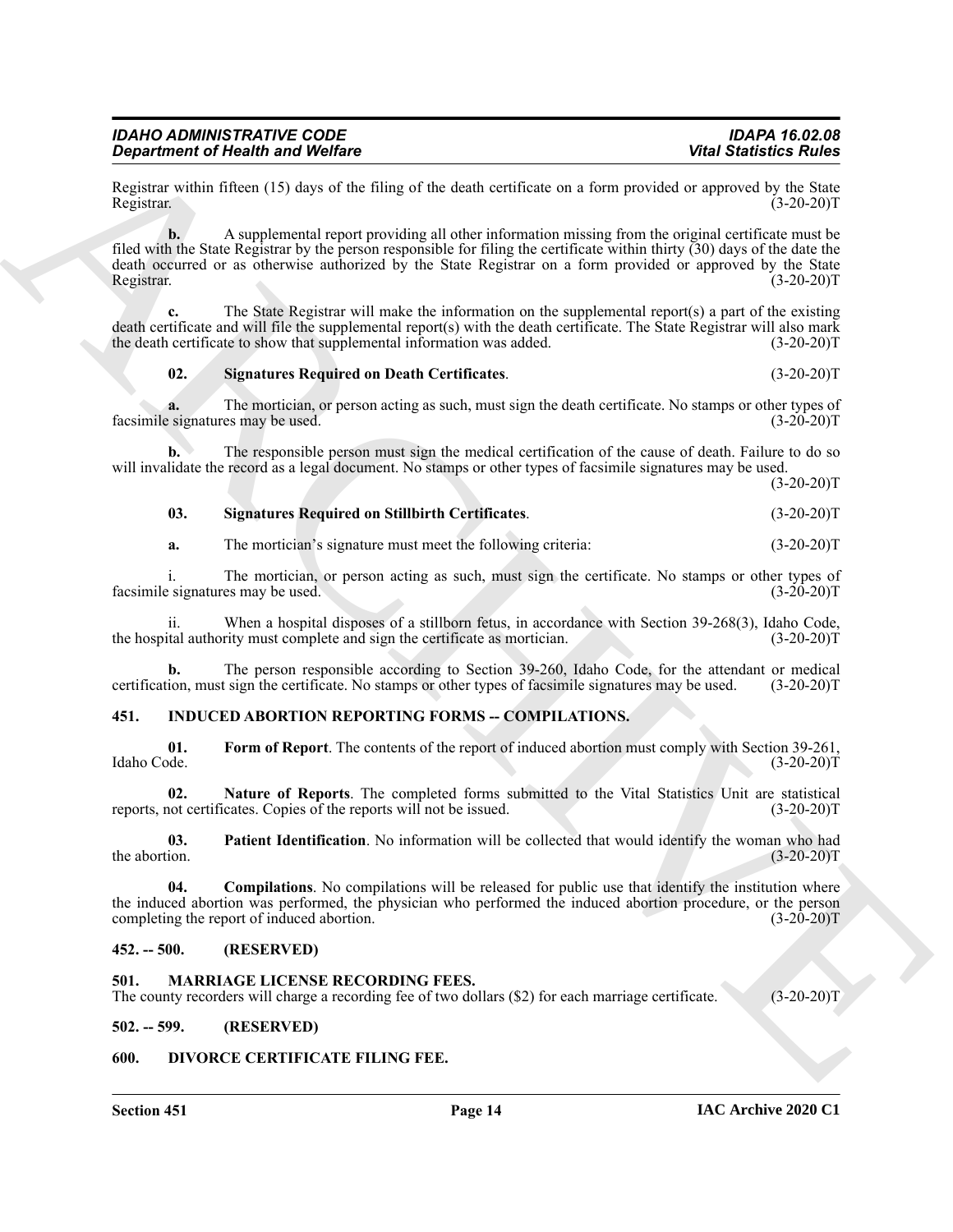### <span id="page-14-0"></span>**601. -- 649. (RESERVED)**

# <span id="page-14-1"></span>**650. LATE OR DELAYED REGISTRATION OF BIRTH.**

# <span id="page-14-6"></span><span id="page-14-2"></span>**01. Late Registration -- Fifteen Days to One Year**. (3-20-20)T

#### <span id="page-14-7"></span><span id="page-14-5"></span>**03. Who May Request the Registration of and Sign a Delayed Certificate of Birth**. (3-20-20)T

|                  | <b>Department of Health and Welfare</b>                                                                                                                                                                                                                                                                                                                                                                    | <b>Vital Statistics Rules</b>                                                                       |
|------------------|------------------------------------------------------------------------------------------------------------------------------------------------------------------------------------------------------------------------------------------------------------------------------------------------------------------------------------------------------------------------------------------------------------|-----------------------------------------------------------------------------------------------------|
|                  | Effective July 1, 1985, the Clerk of the Court will charge a fee of one dollar (\$1) for each divorce certificate filed in<br>accordance with Section 39-266, Idaho Code.                                                                                                                                                                                                                                  | $(3-20-20)T$                                                                                        |
| $601 - 649.$     | (RESERVED)                                                                                                                                                                                                                                                                                                                                                                                                 |                                                                                                     |
| 650.             | LATE OR DELAYED REGISTRATION OF BIRTH.                                                                                                                                                                                                                                                                                                                                                                     |                                                                                                     |
| 01.              | Late Registration -- Fifteen Days to One Year.                                                                                                                                                                                                                                                                                                                                                             | $(3-20-20)T$                                                                                        |
| a.               | Certificates of birth filed after fifteen (15) days, but within one (1) year from the date of birth, will<br>be registered on the standard form of live birth certificate in the manner prescribed in Section 39-255, Idaho Code.<br>Such certificate will not be marked as delayed.                                                                                                                       | $(3-20-20)T$                                                                                        |
| $\mathbf{b}$ .   | In any case where the certificate is signed by someone other than the attendant or person in charge<br>of the institution where birth occurred, a notarized statement setting forth the reason must be attached to the<br>certificate. The State Registrar may require additional evidence in support of the facts of birth.                                                                               | $(3-20-20)T$                                                                                        |
| 02.              | Form of Delayed Certificate of Birth. All certificates registered one (1) year or more after the<br>date of birth will be registered on a delayed certificate of birth form prescribed by the Director.                                                                                                                                                                                                    | $(3-20-20)T$                                                                                        |
| 03.              | Who May Request the Registration of and Sign a Delayed Certificate of Birth.                                                                                                                                                                                                                                                                                                                               | $(3-20-20)T$                                                                                        |
| a.<br>Registrar. | Any person born in this state whose birth is not recorded in this state, or the parent, guardian, next<br>of kin of that person, or older person acting for the registrant and having personal knowledge of the facts of birth,<br>may request the registration of a delayed certificate of birth, subject to these rules and instructions issued by the State                                             | $(3-20-20)T$                                                                                        |
| b.               | Each delayed certificate of birth must be signed and sworn to before a notary public by the person<br>whose birth is to be registered if such person is eighteen $(18)$ years of age or older and is competent to sign and swear<br>to the accuracy of the facts stated therein; otherwise, the certificate must be signed and sworn to by one (1) of the<br>following in the indicated order of priority: | $(3-20-20)T$                                                                                        |
| i.               | One $(1)$ of the parents of the registrant; or                                                                                                                                                                                                                                                                                                                                                             | $(3-20-20)T$                                                                                        |
| ii.              | The guardian of the registrant; or                                                                                                                                                                                                                                                                                                                                                                         | $(3-20-20)T$                                                                                        |
| iii.             | The next of kin of the registrant; or                                                                                                                                                                                                                                                                                                                                                                      | $(3-20-20)T$                                                                                        |
| iv.              | Any older person over eighteen (18) years of age having personal knowledge of the facts of birth.                                                                                                                                                                                                                                                                                                          | $(3-20-20)T$                                                                                        |
| 04.              | Facts to be Established for a Delayed Registration of Birth. The minimum facts that must be<br>established by documentary evidence are the following:                                                                                                                                                                                                                                                      | $(3-20-20)T$                                                                                        |
| a.               | The original full name of the registrant;                                                                                                                                                                                                                                                                                                                                                                  | $(3-20-20)T$                                                                                        |
| b.               | The date of birth and place of birth;                                                                                                                                                                                                                                                                                                                                                                      | $(3-20-20)T$                                                                                        |
| c.               | The full maiden name of the mother; and                                                                                                                                                                                                                                                                                                                                                                    | $(3-20-20)T$                                                                                        |
| d.               | The full name of the father, unless the registrant was born out of wedlock, in which case the name<br>of the father will not be entered on the delayed certificate except as provided in Sections 39-250, 39-255, or 39-257,<br>Idaho Code, and rules adopted in accordance with these statutes.                                                                                                           | $(3-20-20)T$                                                                                        |
| 05.              | Delayed Registration Following a Legal Change of Status.                                                                                                                                                                                                                                                                                                                                                   | $(3-20-20)T$                                                                                        |
|                  |                                                                                                                                                                                                                                                                                                                                                                                                            | When evidence is presented reflecting a legal change of status by adoption, legitimation, paternity |

<span id="page-14-4"></span><span id="page-14-3"></span>

| а. | The original full name of the registrant; | $(3-20-20)T$ |
|----|-------------------------------------------|--------------|
| b. | The date of birth and place of birth;     | $(3-20-20)T$ |
|    | The full maiden name of the mother; and   | $(3-20-20)T$ |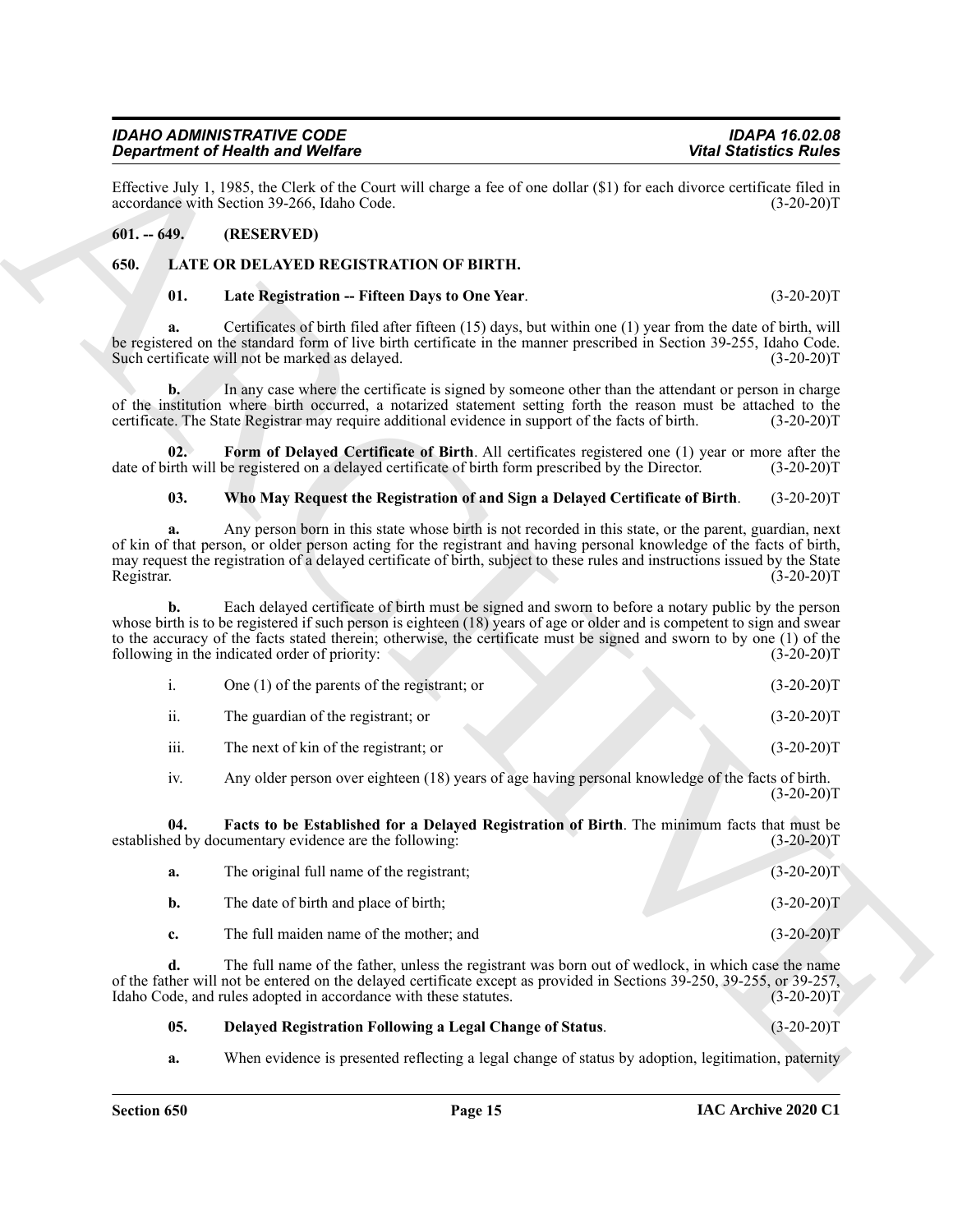determination, acknowledgment of paternity, or a court-ordered change of name, a new delayed certificate may be established to reflect such change.

**b.** In such cases changing legal status, when no birth certificate is found, the delayed certificate may be filed reflecting the information established by the legal change. (3-20-20)T

## <span id="page-15-2"></span>**06. Documentary Evidence -- Requirements**. (3-20-20)T

**a.** To be acceptable for filing, the name of the registrant and the date and place of birth entered on a delayed certificate of birth must be supported by at least: (3-20-20)T

Two (2) pieces of documentary evidence, only one (1) of which may be an affidavit of personal record is filed within seven (7) years after the date of birth.  $(3-20-20)$ knowledge, if the record is filed within seven  $(7)$  years after the date of birth.

ii. Three (3) pieces of documentary evidence, only one (1) of which may be an affidavit of personal knowledge, if the record is filed seven (7) years or more after the date of birth. One (1) document must be dated within seven (7) years after the date of birth.  $(3-20-20)$ within seven  $(7)$  years after the date of birth.

**b.** Facts of parentage must be supported by at least one (1) document. This document may be one (1) cuments above other than an affidavit of personal knowledge. (3-20-20) of the documents above other than an affidavit of personal knowledge.

<span id="page-15-1"></span>**07. Documentary Evidence -- Acceptability**. (3-20-20)T

**a.** The State Registrar may establish a priority of best evidence. (3-20-20)T

**b.** Documents presented, such as census, hospital, church, and school records, must be from independent sources and must be in the form of the original record or a certified copy of the original or a notarized statement from the custodian of the record or document. (3-20-20) statement from the custodian of the record or document.

**c.** All documents submitted in evidence, other than an affidavit of personal knowledge, must have been established at least ten (10) years prior to the date of application or have been established prior to the applicant's seventh birthday.

**Construction of Neumento Poissing** Constructions of the second state of the second state of the second state of the second state of the second state of the second state of the second state of the second state of the seco **d.** An affidavit of personal knowledge, to be acceptable, must be made by a parent of the applicant or an older person other than a parent, who is over eighteen (18) years of age and must be signed before a notary public. In all cases, the affiant must be at least ten (10) years older than the applicant and have personal knowledge of the facts of birth.  $(3-20-20)$ facts of birth. (3-20-20)T

#### <span id="page-15-0"></span>**08. Abstraction of Documentary Evidence**. (3-20-20)T

**a.** The State Registrar, or a designated representative, will abstract on the delayed certificate of birth a description of each document submitted to support the facts shown on the delayed birth certificate. This description will include: (3-20-20)T

i. The title or description of the document; (3-20-20)T

ii. The name and address of the affiant, if the document is an affidavit of personal knowledge, or of the custodian, if the document is an original or certified copy of a record or a notarized statement from the custodian;  $(3-20-20)T$ 

iii. The date of the original filing of the document being abstracted; and (3-20-20)T

iv. The information regarding the birth facts contained in the document. (3-20-20)T

**b.** All documents submitted in support of the delayed birth registration will be returned to the applicant after review, provided, however, that the State Registrar may make and keep on file abstracts or photocopies of any such documents. (3-20-20)T

**IAC Archive 2020 C1**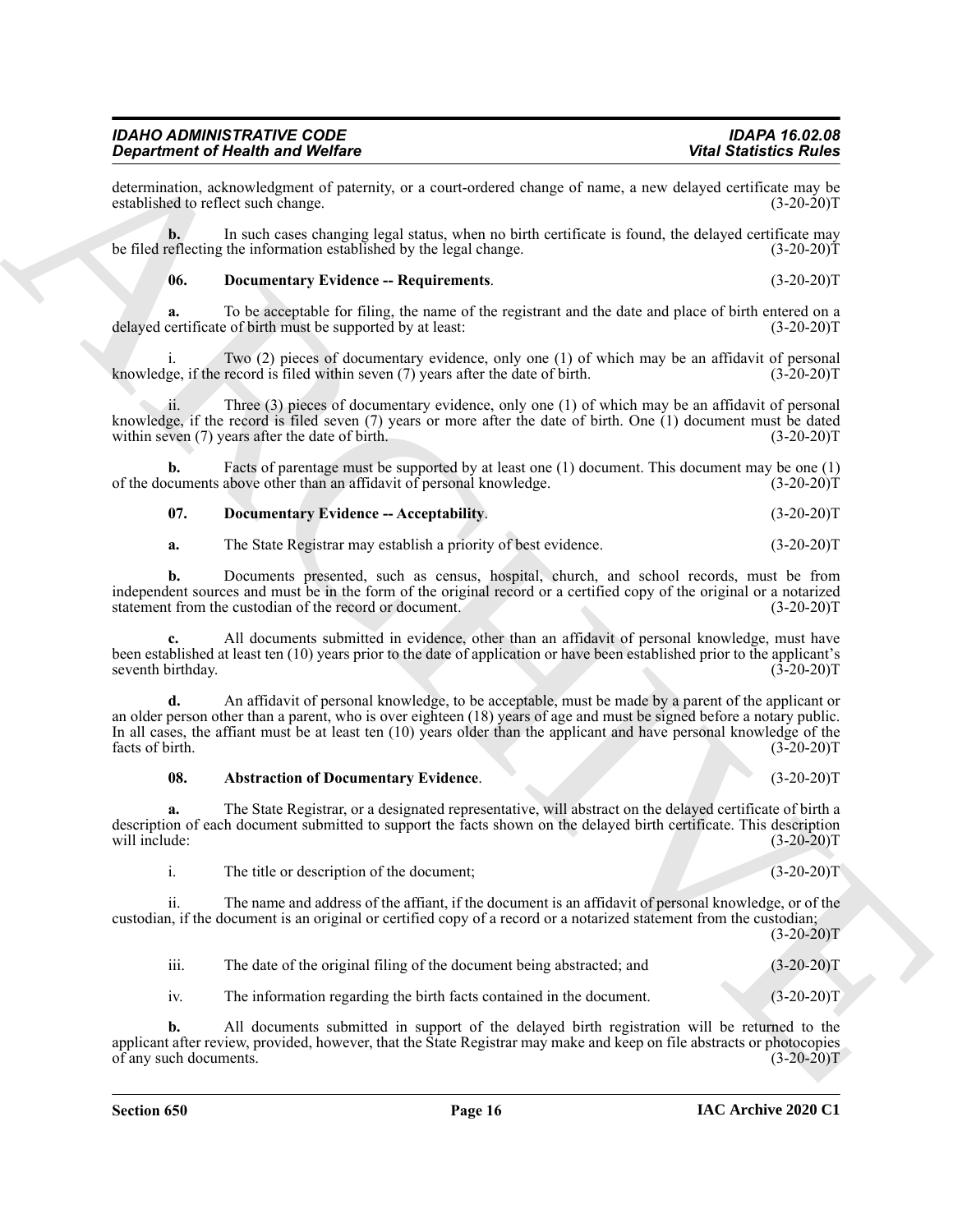**09. Certification by the State Registrar**. The State Registrar, or a designated representative, will by signature certify: (3-20-20)T (3-20-20)T

<span id="page-16-5"></span>**a.** That no prior birth certificate is on file for the person whose birth is to be recorded;  $(3-20-20)T$ 

**b.** That the State Registrar or a designated representative has reviewed the evidence submitted to the facts of birth; and (3-20-20) establish the facts of birth; and

<span id="page-16-6"></span>That the abstract of the evidence appearing on the delayed certificate of birth accurately reflects the t of the documents. (3-20-20)<sup>T</sup> nature and content of the documents.

**Consideration of Newthern by WestExt Replace and Statistics Policies<br>**  $\omega_{\text{B}}$  **(a),**  $\omega_{\text{B}}$  **(a),**  $\omega_{\text{B}}$  **(a),**  $\omega_{\text{B}}$  **(a),**  $\omega_{\text{B}}$  **(a)**  $\omega_{\text{B}}$  **(b)**  $\omega_{\text{B}}$  **(a)**  $\omega_{\text{B}}$  **(a)**  $\omega_{\text{B}}$  **(b)**  $\omega_{\text{B}}$  **10. Dismissal After One Year**. Applications for delayed certificates that have not been completed within one (1) year from the date of application may be dismissed at the discretion of the State Registrar. Upon dismissal, the State Registrar will so advise the applicant, and all documents submitted in support of such registration will be returned to the applicant. (3-20-20) T

#### <span id="page-16-7"></span><span id="page-16-0"></span>**651. LATE OR DELAYED REGISTRATION OF DEATHS.**

The registration of death after the time prescribed by statute or rule must be made on the standard certificate of death form in the following manner: (3-20-20)T

# <span id="page-16-9"></span>**01. Minimum Evidence Required**. (3-20-20)T

**a.** If the person responsible for the medical certification of death, according to Section 39-260, Idaho Code, and the attending mortician or person who acted as such are available and they do complete and sign the certificate of death; and (3-20-20) certificate of death; and

i. If the certificate is filed within one (1) year after the date of death or finding of the body, the certificate of death may be completed without additional evidence and filed with the State Registrar; or (3-20-20)T

If the certificate is filed one  $(1)$  year or more after the date of death or finding of the body, the medical certifier and the mortician or person who acted as such must state in accompanying affidavits that the information on the certificate is based on records kept in their files. (3-20-20)T

**b.** If either the medical certifier or the attending mortician, or person acting as such (or both), is unavailable, the certificate may be filed by the next of kin of the deceased and must be accompanied by: (3-20-20)T

i. An affidavit of the person filing the certificate, swearing to the accuracy of the information on the certificate; and (3-20-20)T

<span id="page-16-10"></span><span id="page-16-8"></span>ii. Two (2) documents that identify the name of the deceased and the date and place of death.  $(3-20-20)T$ 

**02. Additional Evidence**. In all cases, the State Registrar may require additional documentary evidence to prove the facts of death. (3-20-20)T

**03. Summary Statement**. A summary statement of the evidence submitted in support of the delayed registration will be entered on the certificate, and the certificate will be marked as delayed. (3-20-20)T

#### <span id="page-16-1"></span>**652. -- 699. (RESERVED)**

# <span id="page-16-3"></span><span id="page-16-2"></span>**700. LATE AND DELAYED REGISTRATION OF MARRIAGE.**

<span id="page-16-4"></span>**01.** Late Registration. Until one (1) year has elapsed from the date of the ceremony, marriage certificates will be accepted for filing by the State Registrar in accordance with Section 39-262, Idaho Code, and will not be marked as delayed.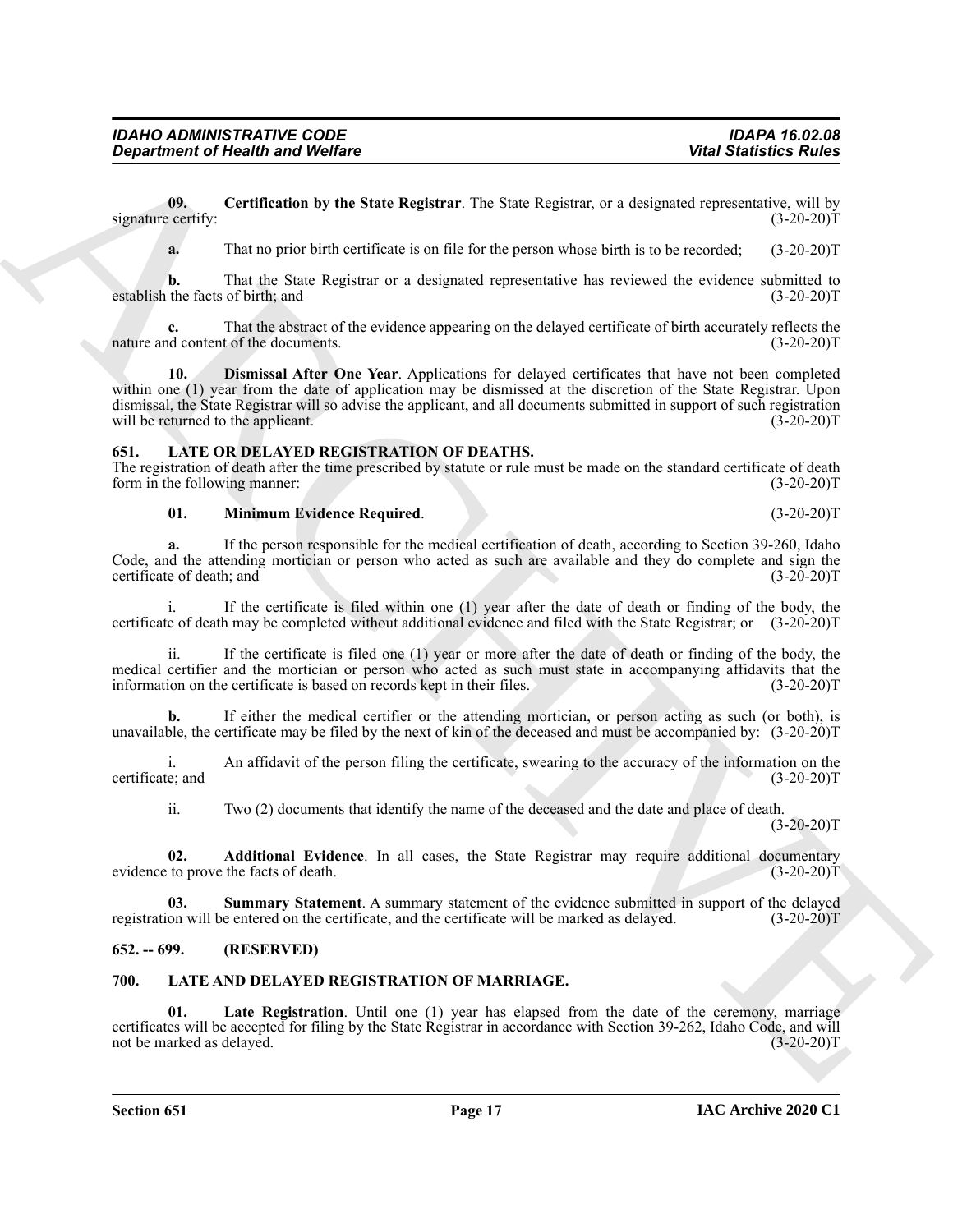<span id="page-17-12"></span>**02. Delayed Registration**. The registration of a marriage after one (1) year must be made on the ertificate of marriage form in the following manner: (3-20-20) regular certificate of marriage form in the following manner:

**a.** The certificate must be filed with the county recorder where the marriage license was originally  $(3-20-20)T$ issued.  $(3-20-20)T$ 

**Equivalent of Heisenhann WebBless Chain and WebBless Chain and WebBless Chain and WebBless Chain and WebBless Chain and WebBless Chain and Chain and Chain and Chain and Chain and Chain and Chain and Chain and Chain and C b.** To be acceptable for registration by the State Registrar, the delayed certificate of marriage must be supported by a notarized statement from two (2) people other than the bride and groom who know that a marriage ceremony was performed and the date and place of the marriage ceremony. One (1) of these statements must be from an actual witness to the marriage ceremony. (3-20-20) T

When the officiant is not available to sign the delayed certificate of marriage, the delayed certificate of marriage must be signed by an actual witness to the marriage ceremony, other than the bride and groom.  $(3-20-20)T$ 

<span id="page-17-11"></span>**03. Additional Evidence**. In all cases, the State Registrar may require additional documentary to prove the facts of marriage. (3-20-20) evidence to prove the facts of marriage.

<span id="page-17-13"></span>**04.** Summary Statement. A summary statement of the evidence submitted in support of the delayed on will be entered on the certificate, and the certificate will be marked as delayed. (3-20-20)T registration will be entered on the certificate, and the certificate will be marked as delayed.

# <span id="page-17-6"></span><span id="page-17-0"></span>**701. LATE AND DELAYED REGISTRATION OF DIVORCE.**

<span id="page-17-9"></span>**01.** Late Registration. Until one (1) year has elapsed from the date of the divorce decree, divorce certificates will be accepted for filing by the State Registrar in accordance with Section 39-265, Idaho Code, and will not be marked as delayed.

**02. Delayed Registration**. The registration of a divorce after one (1) year must be made on the regular e of divorce form in the following manner: (3-20-20) certificate of divorce form in the following manner:

<span id="page-17-8"></span>**a.** The divorce certificate must be filed by the court directly with the State Registrar; and (3-20-20)T

<span id="page-17-10"></span><span id="page-17-7"></span>**b.** The certificate must be accompanied by a certified copy of the final decree of divorce.  $(3-20-20)$ T

**03. Additional Evidence**. In all cases, the State Registrar may require additional documentary evidence to prove the facts of divorce. (3-20-20)T

**04. Summary Statement**. A summary statement of the evidence submitted in support of the delayed registration will be entered on the certificate, and the certificate will be marked as delayed. (3-20-20)T

# <span id="page-17-1"></span>**702. -- 799. (RESERVED)**

#### <span id="page-17-5"></span><span id="page-17-2"></span>**800. DELAYED REGISTRATION OF STILLBIRTH.**

The requirements for filing a delayed certificate of stillbirth are the same as those for a delayed certificate of death, except that the section on paternity is governed by Section 39-260, Idaho Code. (3-20-20)T except that the section on paternity is governed by Section 39-260, Idaho Code.

#### <span id="page-17-3"></span>**801. -- 849. (RESERVED)**

#### <span id="page-17-14"></span><span id="page-17-4"></span>**850. REMOVAL OF DEAD BODY OR FETUS FROM PLACE OF DEATH OR STILLBIRTH.**

Before removing a dead body or fetus from the place of death or stillbirth, the funeral director, or person acting as such, must, in accordance with Section 39-268, Idaho Code: (3-20-20)T

**01. Obtain Assurance That Death Is from Natural Causes**. Obtain assurance from the attending physician, physician assistant, advanced practice registered nurse, or their designated associate, responsible for medical certification of the cause of death or stillbirth:

<span id="page-17-15"></span>**a.** That the death or stillbirth is from natural causes; and  $(3-20-20)$ T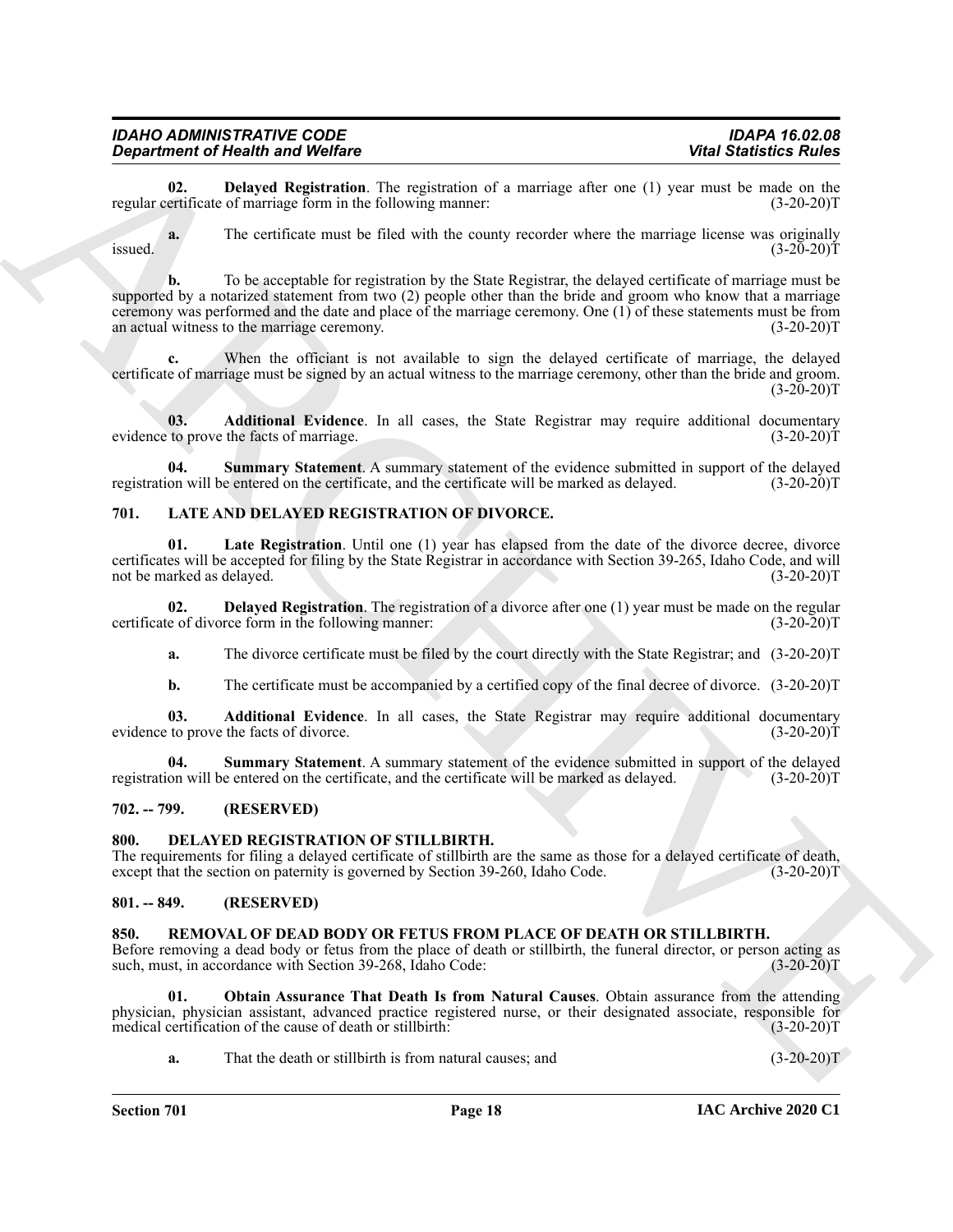**b.** That the attending physician, physician assistant, advanced practice registered nurse, or their designated associate, will assume responsibility for certification of the cause of death or stillbirth; or (3-20-20)T

<span id="page-18-4"></span>

| <b>Notify the Coroner.</b> Notify the coroner when: | $(3-20-20)T$ |
|-----------------------------------------------------|--------------|
|                                                     |              |

**a.** The case falls within the jurisdiction of the coroner in accordance with Section 39-260, Idaho Code;<br>(3-20-20) or  $(3-20-20)$ T

**b.** The death or stillbirth is due to natural causes; and (3-20-20)T

i. There was no attending physician, physician assistant, or advanced practice registered nurse during llness; or (3-20-20) the last illness; or

ii. There was no physician, physician assistant, or advanced practice registered nurse in attendance at the stillbirth; or

iii. When the attending physician, physician assistant, advanced practice registered nurse, or their designated associate, is not available or is physically incapable of providing assurance that the death or stillbirth is from natural causes or providing permission to remove the dead body or fetus from the place of death or stillbirth.

 $(3-20-20)T$ 

<span id="page-18-5"></span>**03. Receive Permission to Remove the Dead Body or Fetus**. Receive permission to remove the dead body or fetus from the place of death or stillbirth from: (3-20-20)T

**a.** The attending physician, physician assistant, advanced practice registered nurse, or their designated associate, if the death is from natural causes and all assurances in Subsection 850.01 of this rule have been met; or  $(3-20-20)T$ 

**b.** The coroner, if the case falls within the jurisdiction of the coroner, in accordance with Section 39-260, Idaho Code, or if the death or stillbirth is due to natural causes and one (1) of the conditions listed in Subsections 850.02.b.i. through 850.02.b.ii. of this rule has been met. (3-20-20) 850.02.b.i. through 850.02.b.iii. of this rule has been met.

# <span id="page-18-1"></span><span id="page-18-0"></span>**851. AUTHORIZATION FOR DISINTERMENT AND REINTERMENT.**

<span id="page-18-2"></span>**01. Disinterment and Reinterment of a Dead Body or Fetus**. Upon receipt of a notarized application, or an order of a court of record of this state, the State Registrar will issue a permit for the disinterment and reinterment of a dead body or fetus. The permit will be issued only to the mortician who is identified on the application or order as the mortician in charge of the disinterment. The application for the permit must be signed by the applicant and the mortician in charge of the disinterment. The applicant for the permit must be either:  $(3-20-20)$ T

**a.** The person or persons who have the highest authority under the provisions of Section 54-1142. Idaho Code; or (3-20-20)T

<span id="page-18-3"></span>**b.** A person authorized by Section 39-269, Idaho Code, to request a special disinterment for legal purposes, in which case the application must state facts showing that the ends of justice require disinterment.

 $(3-20-20)T$ 

**Consideration of Newton Wolfing**<br>
The Use Statistics Politics<br>
The Use Statistics Politics<br>
The Use Statistics Politics<br>
Archives the consistency physicial measure and determined the consistency (2012) 2012<br>
The Use Cons **02. Mass Disinterment and Reinterment**. Upon receipt of a notarized application, or an order of a court of record of this state, the State Registrar may issue a single permit for the disinterment and reinterment of all remains included in a mass disinterment. The permit will be issued only to the mortician who is identified on the application or order as the mortician in charge of the disinterment. The application or order for the permit must identify the remains of each body to the extent possible and specify the place of disinterment and reinterment. The application for the permit must be signed by the applicant and the mortician in charge of the disinterment. The applicant for the permit must be either: (3-20-20) applicant for the permit must be either:

**a.** The person or persons who have the highest authority under the provisions of Section 54-1142,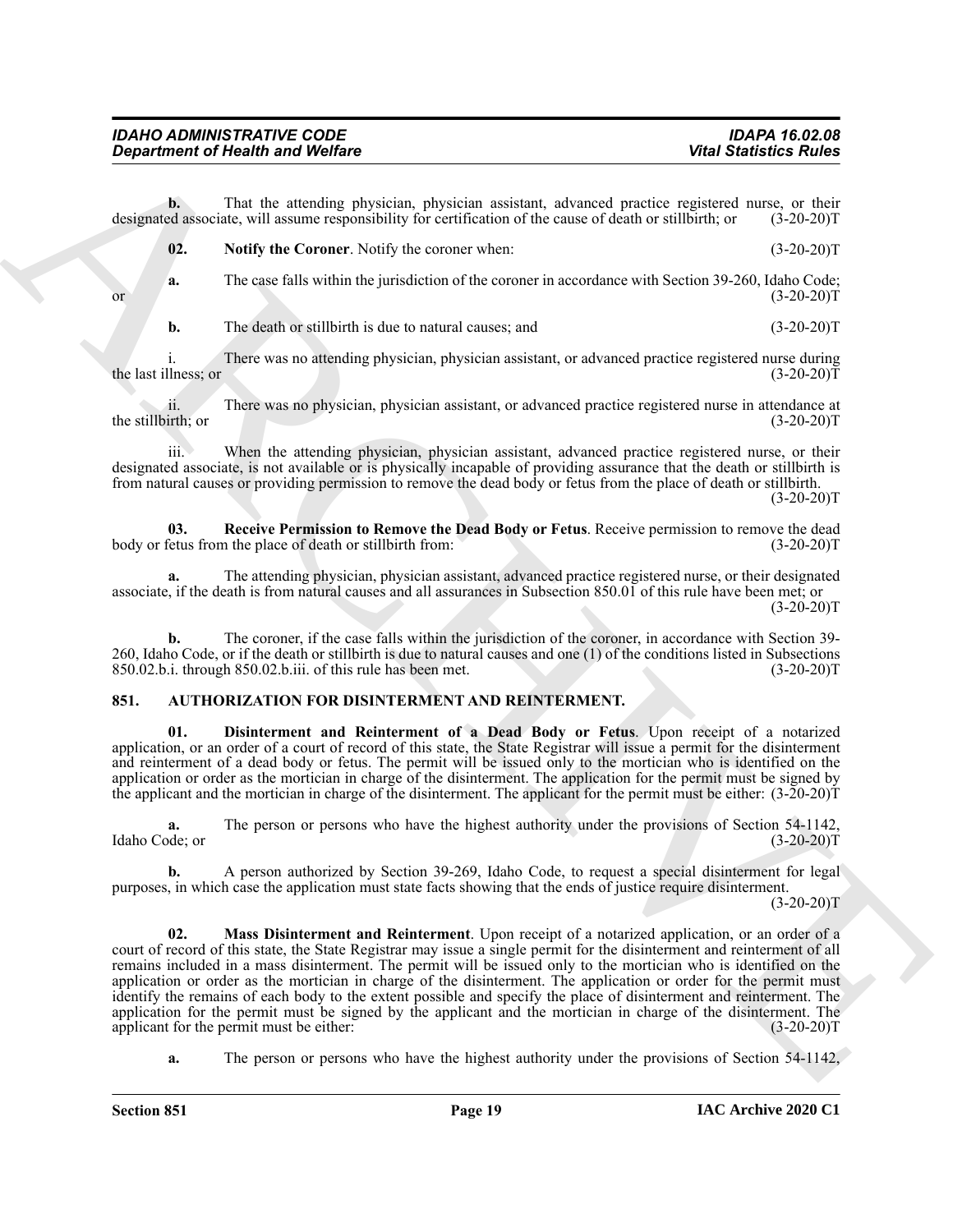Idaho Code, for each of the deceased; or (3-20-20)T

ARCHIVE **b.** A person authorized by Section 39-269, Idaho Code, to request a special disinterment for legal purposes, in which case the application must state facts showing that the ends of justice require disinterment.  $(3-20-20)T$ 

<span id="page-19-1"></span>**03. Nature of Permit**. The authorization issued in accordance with the statutes and rules governing disinterment is permission for disinterment, transportation and reinterment. (3-20-20) T

<span id="page-19-0"></span>**852. -- 999. (RESERVED)**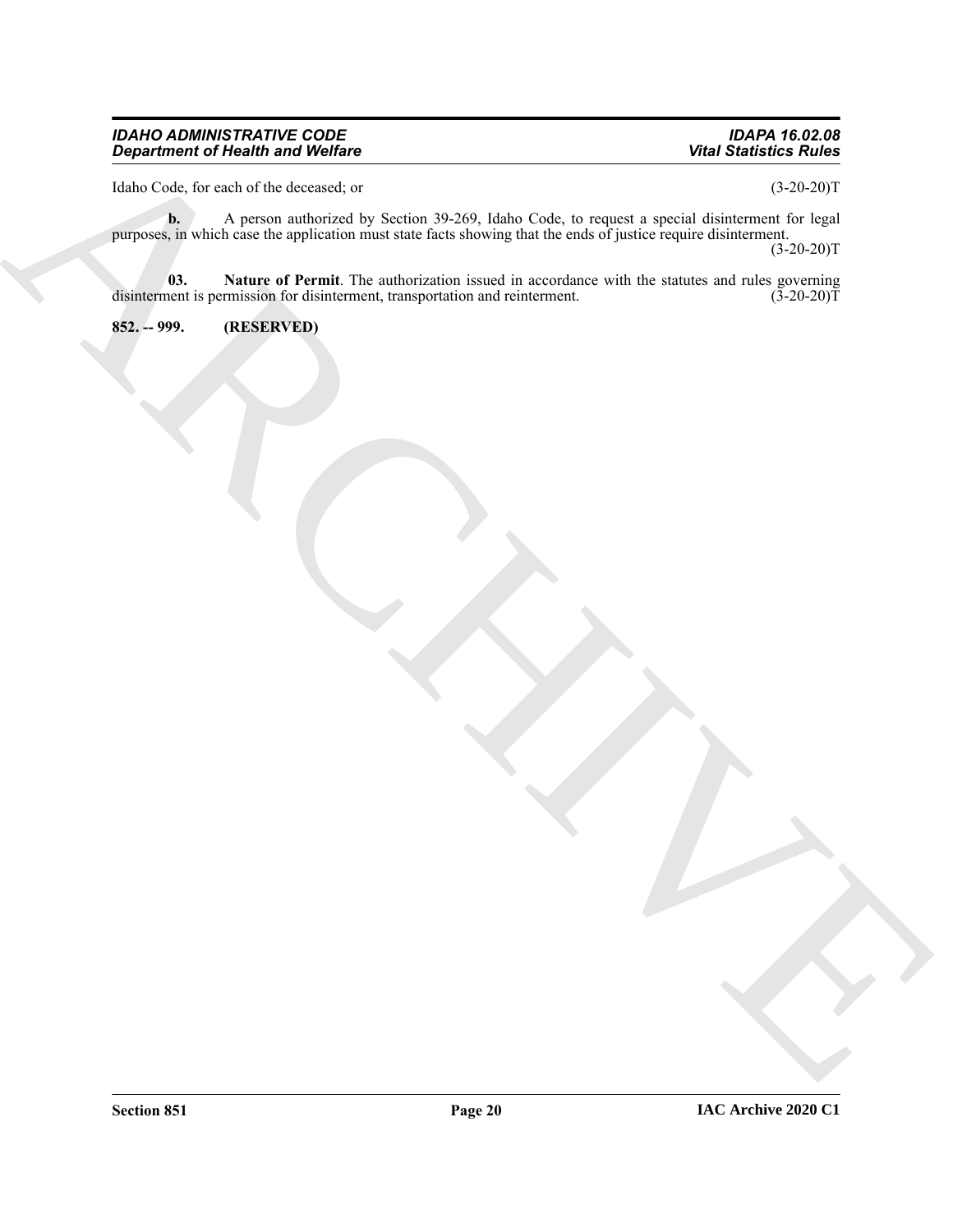# *Subject Index*

#### **A**

Additional Offices 4 Assignment of Duties 5 Copies of Original Certificates 5 Determination 4 Adoption Of Persons Born In Idaho 12 Corrections on Adoptive Certificates 12 Examination of Adoptive Child Born in Idaho for Whom No Original Certificate of Birth Can Be Located 12 Authorization For Disinterment & Reinterment 19 Disinterment & Reinterment of a Dead Body or Fetus 19 Mass Disinterment & Reinterment 19 Nature of Permit 20

#### **C**

Certificates, Records, & Forms 4 Certificates with Defects 4 Form & Content 4 Official Nature of Forms 4 Requirements for Preparation of Certificates 4 Completion & Correction Of Certificates 6 Acknowledgment of Paternity 7 Addition of Given Names on Birth Certificates 7 All Other Amendments 8 Amendment of Indicator of Gender 7 Amendment of Registrant's Given Name on Birth Certificate After the First Year 6 Amendment of Registrant's Given Names or Surname on Birth Certificates Within the First Year 6 Amendment of the Same Item More Than Once 9 Correction of Minor Errors on Certificates During the First Year 6 Methods of Amending Certificates 9

#### **D**

Delayed Registration Of Stillbirth 18 Divorce Certificate Filing Fee 14

# **F**

Fees For Copies, Searches, & Other Services 9 Certified Copies 9

Fees for Other Services 10 Searches 9 Statistical, Research, or Public Health Services 10 Verifications 10 Waiver of Fee Requirement 11

# **I**

Induced Abortion Reporting Forms -- Compilations 14 Compilations 14 Form of Report 14 Nature of Reports 14 Patient Identification 14

#### **L**

[AR](#page-11-6)[C](#page-17-6)[H](#page-14-2)[IV](#page-11-12)[E](#page-18-5) Late & Delayed Registration Of Divorce 18 Additional Evidence 18 Delayed Registration 18 Late Registration 18 Summary Statement 18 Late & Delayed Registration Of Marriage 17 Additional Evidence 18 Delayed Registration 18 Late Registration 17 Summary Statement 18 Late Or Delayed Registration Of Birth 15 Abstraction of Documentary Evidence 16 Certification by the State Registrar 17 Delayed Registration Following a Legal Change of Status 15 Dismissal After One Year 17 Documentary Evidence -- Acceptability 16 Documentary Evidence -- Requirements 16 Facts to be Established for a Delayed Registration of Birth 15 Form of Delayed Certificate of Birth 15 Late Registration -- Fifteen Days to One Year 15 Who May Request the Registration of & Sign a Delayed Certificate of Birth 15 Late Or Delayed Registration Of Deaths 17 Additional Evidence 17 Minimum Evidence Required 17 Summary Statement 17 Legal Authority 3 Local Registration Officers 5

Local Deputy State Registrars 6 Qualifications of Local Registrar 5 Removal of Local Registrar 5

# **M**

Marriage License Recording Fees 14

**N** New Certificates Of Birth Following Marriage Of Natural Parents 12 Common-Law Marriage 12 Requirements 12

#### **R**

Registration Of Births 11 Certifier's Signature 11 Signature of Certifier 11 Signature of the Informant 11 Registration Of Deaths & Stillbirths 13 Acceptance of Incomplete Death Certificate 13 Signatures Required on Death Certificates 14 Signatures Required on Stillbirth Certificates 14 Registration Of Foundlings 11 Form of Certificate 11 Responsibility for Filing 12 Registration System For Adult Adoptees 12 Completion of Match 13 Fees 13 Notification 13 Registration Time 13 Release of Information 13 Search for "the Other Birth<br>Parent" 12 Parent" Siblings of Adult Adoptee 13 Removal Of Dead Body Or Fetus From Place Of Death Or Stillbirth 18 Notify the Coroner 19 Obtain Assurance That Death Is from Natural Causes 18 Receive Permission to Remove the Dead Body or Fetus 19

# **T**

Terms & Definitions, IDAPA 16.02.08, Vital Statistics Rules 3 Assistant Local Registrar 3 Attendant At Birth or Stillbirth Birth Out of Wedlock 3 Confidential Registry 3 Current Registration 3 Delayed Registration 3 Department 3